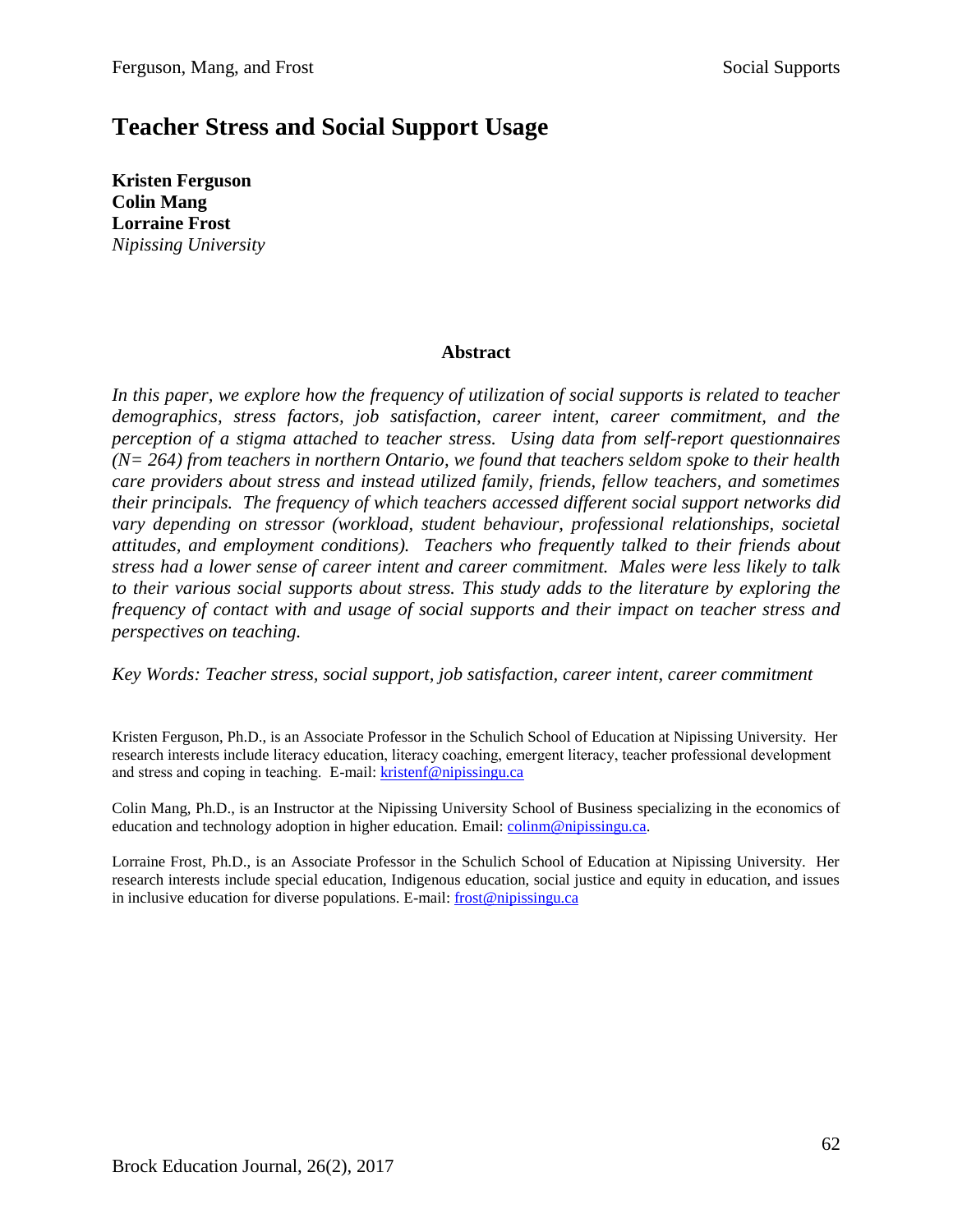There is an established research base indicating that the mental health of employees impacts absenteeism, occupational disability, and early retirement (Baumann &Muijen, 2010). In the profession of teaching, stress is an important issue for all stakeholders in education. A teacher's performance may suffer owing to high levels of stress and this may impact on student learning (Borg & Riding, 1991; Brown, Ralph, & Brember, 2002; Manthei & Gilmore, 1996). For school administrators, there appears to be a high cost of teacher stress in terms of human resources. The Global Business and Economic Roundtable on Addiction and Mental Health researched data from the Ontario Teachers Insurance Plan and found that the rate of stress-related long-term disability among Ontario teachers is a third higher than in other professions (Harvey, 2004). More recently, in their study of Alberta teachers, Duxbury and Higgens (2013) found that teachers are more likely to report a depressed mood, be less committed to their organization, and have lower job satisfaction than other professional groups. Teacher stress impacts teacher absenteeism and work-related illnesses (Naghieh, Montgomery, Bonell, Thompson, & Aber, 2015). Stress also contributes to teacher attrition (Clark & Antonelli, 2009; McIntyre, 2006).

# **Purpose of the Research**

In our previous research, we examined various aspects related to teacher stress in northern Ontario. We examined the prevalence of stress, the factors that cause stress and the stigma of teacher stress (Ferguson, Frost, Kirkwood, & Hall, 2007). We have also researched which stress related factors predict two dimensions of teacher stress (anxiety and depression) and teacher job satisfaction (Ferguson, Frost, & Hall, 2012). We wanted to know more about the possibility of social supports affecting teacher stress and other factors in their professional lives that contribute to stress. In this paper, we extend our analysis from our previous work (Ferguson et al., 2007; Ferguson, Frost, & Hall, 2012) to explore the impact of social supports based on the frequency with which teachers spoke to others about stress. While other research in the extant literature has mostly explored social supports, teacher stress, and a possible buffering effect (Greenglass, et al.,1994; Greenglass, Fiksenbaum, & Burke, 1996; Greenglass, Burke & Konarski, 1997; Qin & Zhu, 2007), our research is unique in that we are exploring the frequency of contact with social supports and how this contact is related to demographic characteristics, teacher stressors, a perceived stigma of teacher stress, job satisfaction, career intent, and career commitment. This research is significant, as teacher attrition is an area of concern, as some studies suggest that high numbers of teachers are considering leaving teaching (Duxbury  $\&$  Higgens, 2013) and that collegial supports could reduce this number (Mäkelä, Hirvensalo, & Whipp, 2014; Smethem, 2007).

# **Research Questions**

- 1. Do certain stressors impact the frequency of utilization of social supports among teachers?
- 2. Does teacher gender or other demographic characteristics affect the frequency of utilization of use of social supports?
- 3. Does the perception of a stigma related to teacher stress affect the frequency of utilization of social supports?
- 4. Does the frequency of utilization of social supports impact teacher job satisfaction, career intent, and career commitment?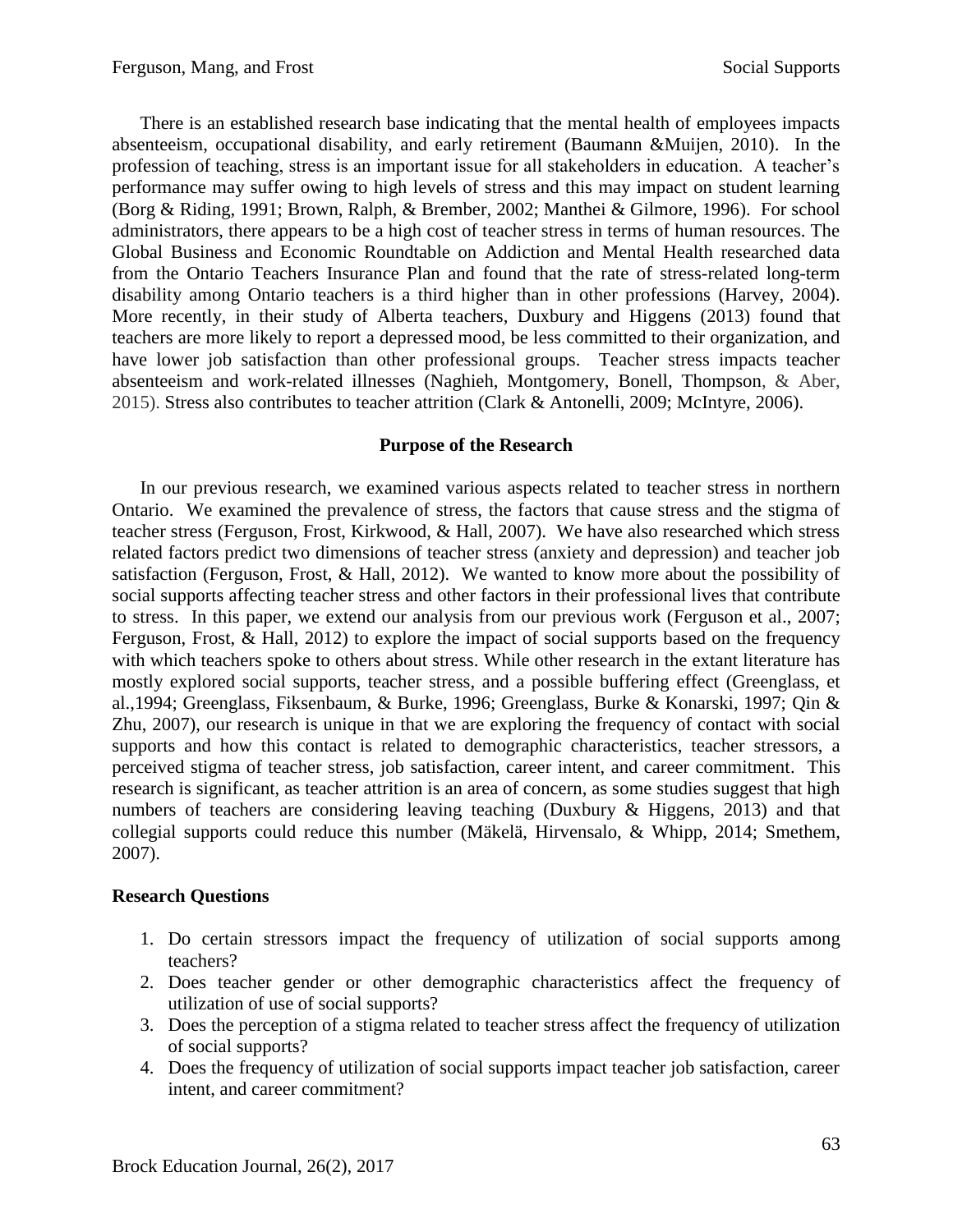# **Teacher Stress**

Workplace stress and the stressor-strain relationship has been a popular subject of inquiry since the 1970s (see Bowling Alarcon, Bragg, & Hartman, 2015) and workplace stress has been associated with illness (Cooper, Dewe, & O'Driscoll, 2001; Duxbury & Higgens, 2013; Nixon, Mazzola, Bauer, Krueger, & Spector, 2011), absenteeism (Duxbury & Higgens, 2013), negative worker attitudes (Spector & Jex, 1998), and poor job commitment (Chen & Spector, 1992). Teacher stress can be defined as "the experience by a teacher of unpleasant, negative emotions, such as anger, anxiety, tension, frustration or depression, resulting from some aspect of their work as a teacher" (Kyriacou, 2001, p. 28).

Reports from Canada demonstrate the issue of teacher stress is an area of concern. In 2001, the Canadian Teachers' Federation reported that six in ten teachers indicated that their job was more stressful than it had been two years earlier. A study by the Ontario College of Teachers of 2001 education graduates found that the second most common reason that graduates were no longer members in good stranding with the Ontario College of Teachers was that the "working conditions were too stressful" (McIntyre, 2006, p. 48). In Newfoundland and Labrador, Dibbon (2004) reports that teachers are experiencing role intensification and its associated stress are negatively impacting both teachers' personal lives and their ability to meet students' needs in the classroom.

The Ontario College of Teachers surveyed teachers in 2006 and reported that 13% of teachers felt stressed all the time, compared to only 7% of the general public (Jamieson, 2006). Coulter and Abney (2009) found that Ontario trained teachers working in Canada were more likely to suffer from burnout than their Ontario trained counterparts working abroad in international schools. In their study of Ontario teachers who retired early and/or left the profession, Clark and Antonelli (2009) reported that workload and stress issues were commonly cited reasons why teachers abandoned the profession. Naylor and White (2010) found that two thirds of teachers in BC state that their stress and workload is more than it was five years ago. One fifth of teachers are considering leaving the profession (for reasons other than retirement) and state that the reasons include, "workload, stress and burnout, health conditions aggravated by stress, lack of encouragement, job insecurity, and dissatisfaction with provincial and district governance" (Naylor & White, 2010, p. v). Naylor and White (2010) also report that of those teachers taking a leave of absence for illness, disability or stress-related, 51.5% state that workload contributed as a reason for their leave. The Elementary Teachers' Federation of Ontario (2012) stated that 77% of local union presidents identified workplace mental stress as a great or major concern impacting teachers.

A survey of nearly 1000 teachers by The Saskatchewan Teachers' Federation (STF, 2013) found that Saskatchewan teachers report role intensification and increased time spent on workrelated activities attributed to changes directed by the school divisions and government. This increase of time spent on work encroached on teachers' personal lives and over half of teachers report dissatisfaction with work-life balance (STF, 2013). While the majority of teachers felt that stress was an unavoidable aspect of the profession, 42% strongly agreed and 33% moderately agreed that workload was a cause of stress (STF, 2013). Over 8000 Canadian teachers completed a survey distributed by the Canadian Teachers' Federation (CTF) in 2014. CTF (2014) reports 79% of teachers believe their stress related to work-life imbalance has increased over the last five years and the biggest stressor for teachers was not being able to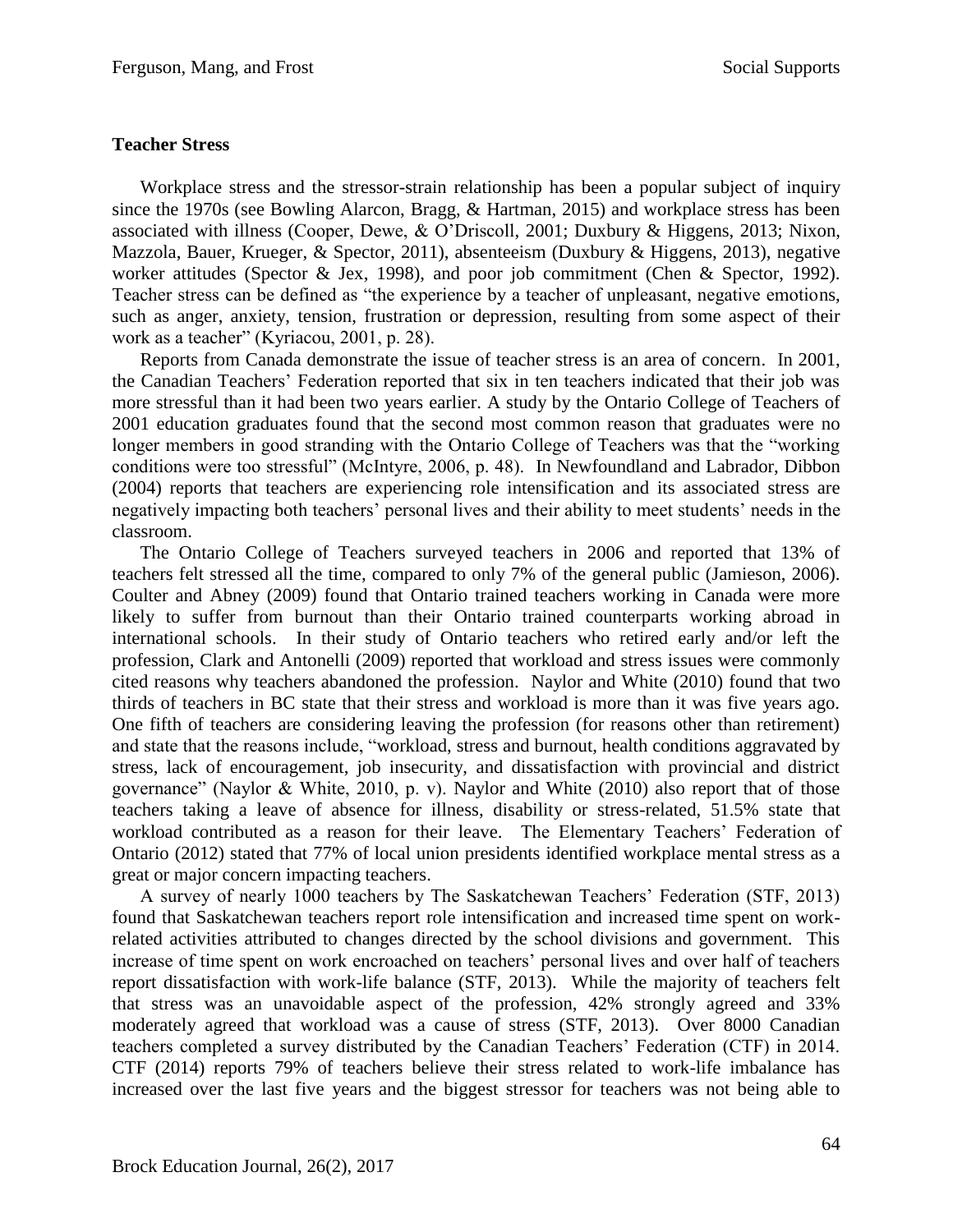devote enough time to individual students. The Ontario Secondary School Teachers' Federation (Johnston-Gibbens, 2014) found that 41.4% of secondary schools reported an increase and 30.3% indicated a significant increase of overall levels of work stress in the past 5 years.

Duxbury & Higgens (2013) conducted a national study about work-life balance in Canada; over 25 000 workers completed the survey, with 2 462 identifying as being a member of the Alberta Teachers' Association. Work-life conflict was also found to be significantly high for Alberta teachers when compared to other professions and impacts teacher absenteeism, productivity, and use of employee benefits (Duxbury & Higgens, 2013). Workload stress is significant for teachers; as Duxbury and Higgens (2013) report, Alberta teachers spend 10 more hours working per week compared to other working professionals in Canada and experience twice the role-overload compared to other professions. This work-life stress is likely due to the lack of flexibility in teaching, with teachers indicting significantly less employer flexibility than all professions, including policing and nursing (Duxbury & Higgens, 2013). Duxbury and Higgens (2013) also find that teachers are less committed to their organization, are more likely to leave the profession, and have lower job satisfaction when compared to other professional workers. Seventy percent of Alberta teachers report high levels of stress compared to 57% of the total of all professionals (Duxbury & Higgens, 2013); in addition, Alberta teachers were more likely to report depressed mood (47%) than other professionals (36%) (Duxbury & Higgens, 2013)

The problem of high levels of teacher stress is not limited only to Canada. For instance, Leung, Wah Mak, Yu Chui, Chiang, & Lee (2009) found that 38.6% of high school teachers in Hong Kong report strong maladaptive stress, in addition to 30.3% suffering from severe to extremely severe anxiety and 12.3% severe to extremely severe depression. In their study, Bannai, Ukawa, and Tamakoshi (2015) report psychological distress was identified in 47.8% of male and 57.8% of female junior high school teachers in Japan.

# **Impact of Social Supports on Teacher Stress**

Variables such as social support, personality, and self-efficacy have the potential to impact and possibly reduce stress reactivity and strains (Lazarus, 1966; 1999). In regards to social supports, the extant literature affirms that there is a connection between teacher stress and social supports. For instance, Griffith, Steptoe, and Cropely (1999) reported that teachers with high job stress have low social support at work. Richards (2012) found that the most common method of coping with teacher stress is relying on the relationships of friends and family. Leung, Wah Mak, Yu Chui, Chiang, & Lee (2009) found that teachers with high levels of stress management also reported higher levels of coping resources, including social supports, when compared to their peers with lower levels of stress management. The content of the social support received may also impact stress levels. For instance, Kahn, Schneider, Jenkins-Henkelman, and Moyle, (2006) found positive and negative conversations about the teaching profession effect burnout:

teachers who engaged in more (vs. fewer) communications with positive content with coworkers (i.e., positive emotional social support) experienced lower levels of job burnout, and teachers who engaged in more (vs. fewer) communications with coworkers dealing with negative content (i.e., negative emotional social support) experienced higher levels of job burnout (p. 799).

 The hypothesis that social support can mediate the effect of stress has been proposed for decades (House, 1981). Greenglass (1993) states that social supports serve three distinct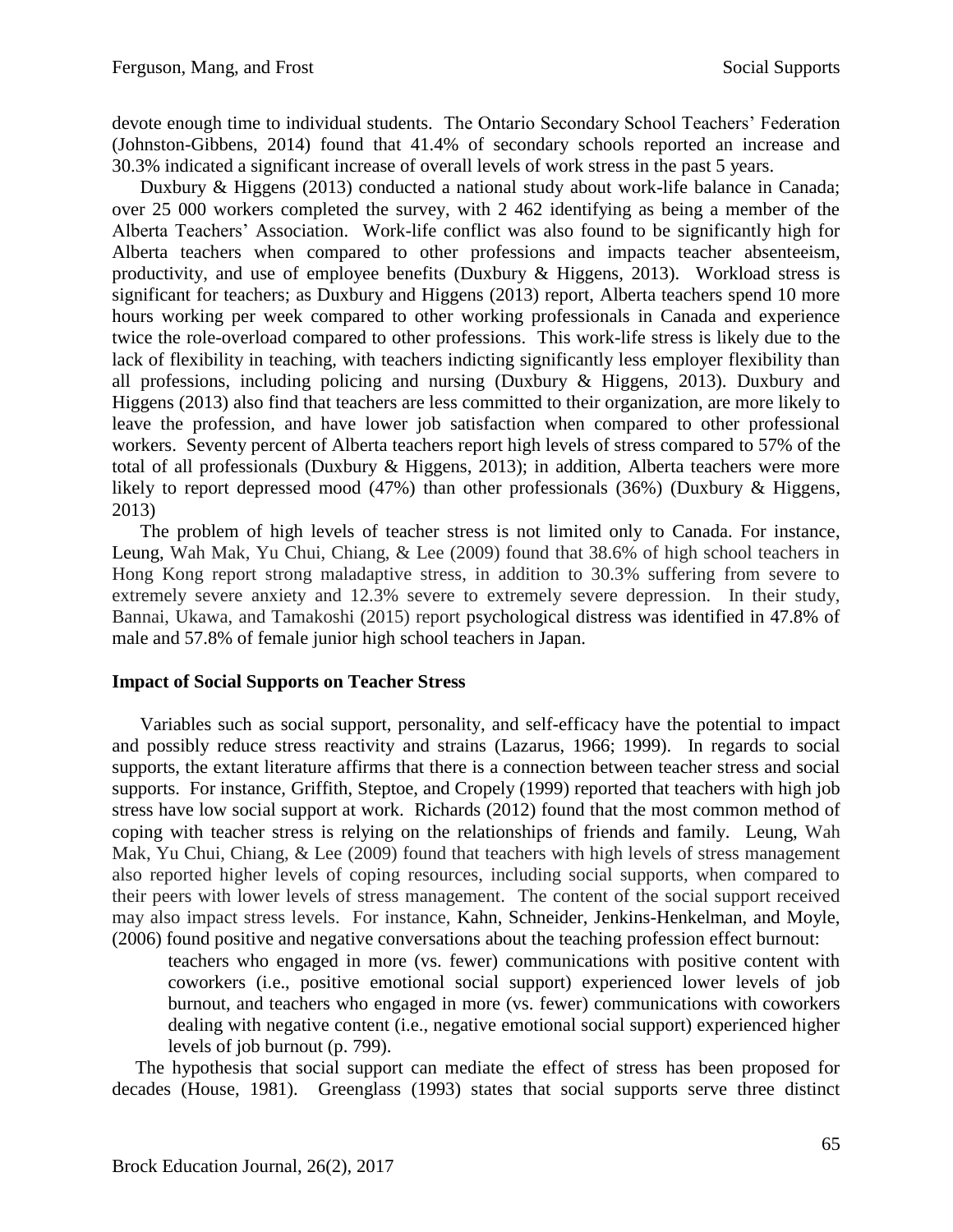functions for an individual:

First, interpersonal relationships may contribute to health because they are a source of acceptance and intimacy, i.e. emotional support. Second, there is consensus that social support may provide useful information, advice and guidance, i.e. informational support. Third, people may assist with instrumental problems by providing financial assistance, goods, or services, i.e. instrumental support (p. 325).

While the link between social supports and teacher stress is evident in the literature, there are, however, mixed results in regard to social supports actually reducing teacher stress. Some studies report that social supports can influence teacher stress levels, including the extreme manifestation of stress, burnout. For instance, Russell, Altmaier, and Van Velzen (1987) reported that teachers who receive social support from supervisors, particularly with regard to reassurance of worth, were less vulnerable to teacher burnout. Fimian (1986) found that support from school administrators and teaching peers moderated stress among American special education teachers; however, teachers were more likely to receive support during times of stress from their peers than from administrators.

Pierce and Molloy (1990) found that Australian teacher burnout levels were higher among those with lower social supports. In their study of teacher burnout over time, Greenglass, Fiksenbaum, and Burke (1994) found that teacher burnout levels depended both on work stress and on the social support that teachers received from friends and relatives one year earlier. Overall, Greenglass, et al. (1994) found that social support had an overall buffering effect on teacher stress. In a follow up study, Greenglass, Fiksenbaum, and Burke (1996) reported that, of the three sources of social support (supervisor, co-workers, and family and friends), a teacher's co-workers are the most important buffers of the burnout manifestation of emotional exhaustion. Further analysis by Greenglass, Burke and Konarski (1997) revealed that social support, particularly from one's co-workers, predict teacher burnout; in particular, co-worker social support predicted decreased depersonalization and increased feelings of accomplishment. Qin and Zhu (2007) found that support from a teacher's supervisor is the most effective in alleviating stress and feelings of emotional exhaustion, and reduced accomplishment, while support from family and friends is the most effective in mitigating depersonalization.

Other studies report that social supports do not buffer teacher stress levels. Sheffield, Dobbie, and Carroll (1994) found that social supports do not generally predict the psychological health and well-being of teachers. Burke and Greenglass (1994) also found no effect from social supports on teacher job satisfaction, lifestyle behaviors, and self reported physical health. In a different report, Burke and Greenglass (1996) found that social supports do not predict psychological burnout among teachers. Cheuk and Wong (1995) investigated whether social supports have a buffering effect on teacher burnout of teachers in Macau. They found no significant results indicating that the social supports mediate teacher burnout.

There is also an emerging body of research looking at the impact of social media and online communities as a form of social support. For instance, Deryakulu and Olkun (2007) found that an online discussion community for teachers can provide emotional and instrumental support. Leung, Chiang, Chui, Lee, and Mak's (2011) found that novice teachers in Hong Kong reported that online discussion forums acted as a form of stress management.

# **Gender and its Relationships to Stress and Social Supports**

The CTF (2014) reports that gender impacts aspects teacher stress levels. For instance,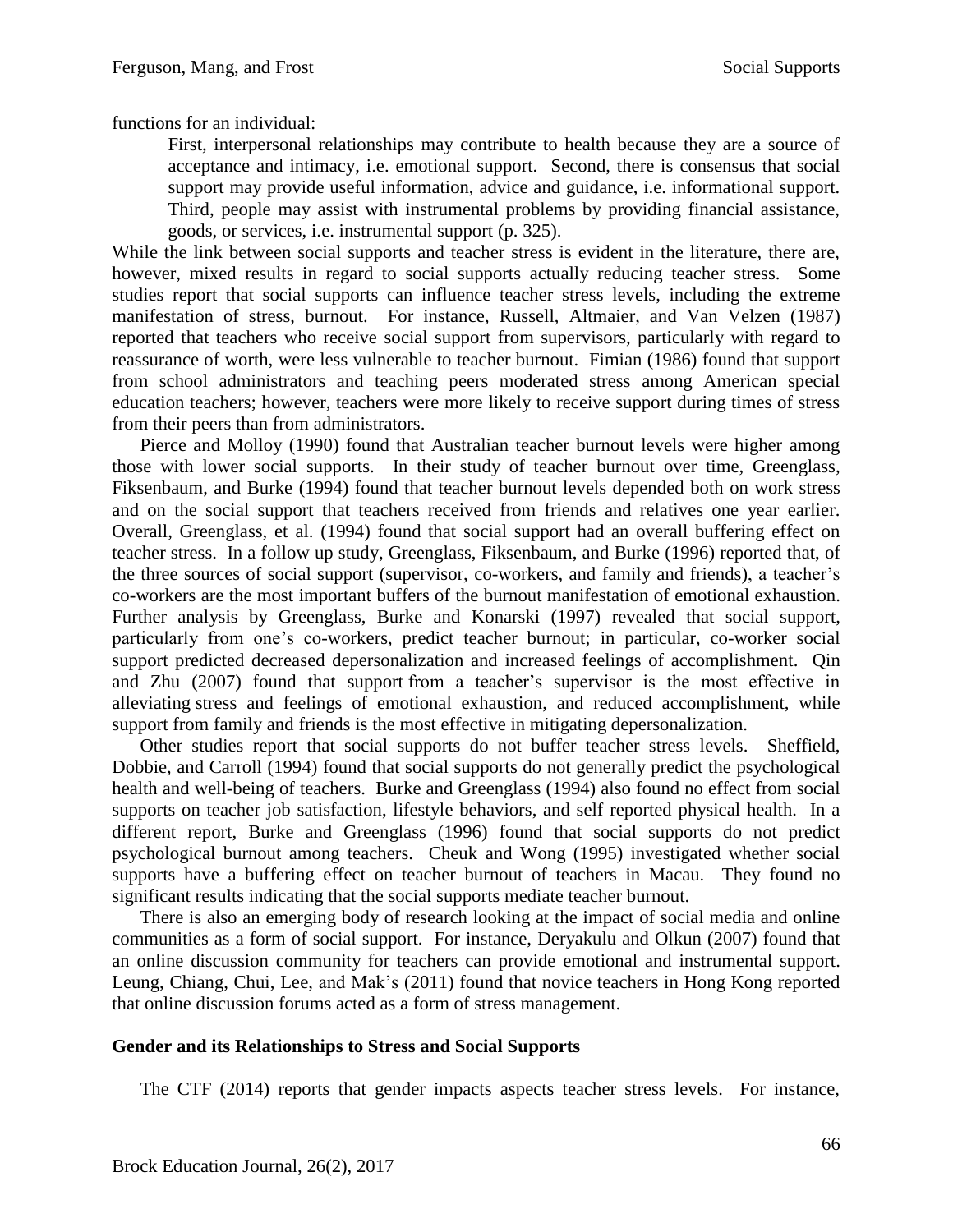"Women were more likely than men to report experiencing stress related to having insufficient time to spend with their own children; for caregiving for family and friends; or for recreational pursuits" (p. 7). In addition, women were more likely than men to feel torn between work and home responsibilities (CTF, 2014). Work-life balance is likely more stressful for women as women report having significantly more responsibilities of childcare (Duxbury & Higgens, 2013). Mäkelä, Hirvensalo, and Whipp, (2014) found that women reported that workload and stress as significantly more influential in their intention to leave the teaching profession when compared to their male colleagues.

The issue of gender and coping with stress is also unclear in the literature. For instance, Greenglass (1993) found that male and female government managers used social supports differently to construct stress coping strategies. Females used social support from their bosses to construct preventative and instrumental coping strategies, while males did not. For both men and women, however, friend and relative support contributed to the use of preventative coping strategies. Interestingly, in another study dealing specifically with teachers, Greenglass, Fiksenbaum, and Burke (1994) reported that support from friends and family had the same impact on work stress and burnout for both males and females. In our previous research (Ferguson et al., 2007), we found that gender was not a significant predictor of overall stress, nor did gender predict the perceived stigma of stress.

# **Methodology and Methods**

This paper extends the data analysis previously reported by (Ferguson et al., 2007; Ferguson, Frost, & Hall, 2012). While we have explored the prevalence of stress, the factors that cause stress and the stigma of teacher stress (Ferguson et al., 2007) and which stress factors predict anxiety and depression (Ferguson, Frost, & Hall, 2012), we have not yet explored the relationship between teacher stress and social supports. Therefore, the instrument and data collection are the same as these prior studies but are reviewed here as well.

# **Instrument**

Patterning the questionnaire on existing instruments and using response formats and instructions that have already been tested increases the validity and reliability of the questionnaire (Slavin, 1984). Data for this study were collected from a self-report questionnaire that was developed from reviewing the literature on teacher stress. The research of Kyriacou and Sutcliffe (1978), Fimian (1984), Borg and Riding (1991), Manthei and Gilmore (1996), and the British Columbia Teachers' Federation (cited in EdudataCanada, n.d.) were used to develop the questionnaire.

The questionnaire consisted of eight different sections related to teacher stress as well as a demographics section. The sections of the questionnaire that we use in this paper are as follows:

- Participants were asked to rate 46 teaching-related stress factors on a 5-point scale of *not at all stressful*, *mildly stressful*, *moderately stressful*, *very stressful*, and *extremely stressful*.
- Participants were asked to indicate how often they discussed stress with other teachers, their principals, their friends, their family, and their doctors on a five-point scale of *never*, *rarely*, *sometimes*, *often*, and *always*.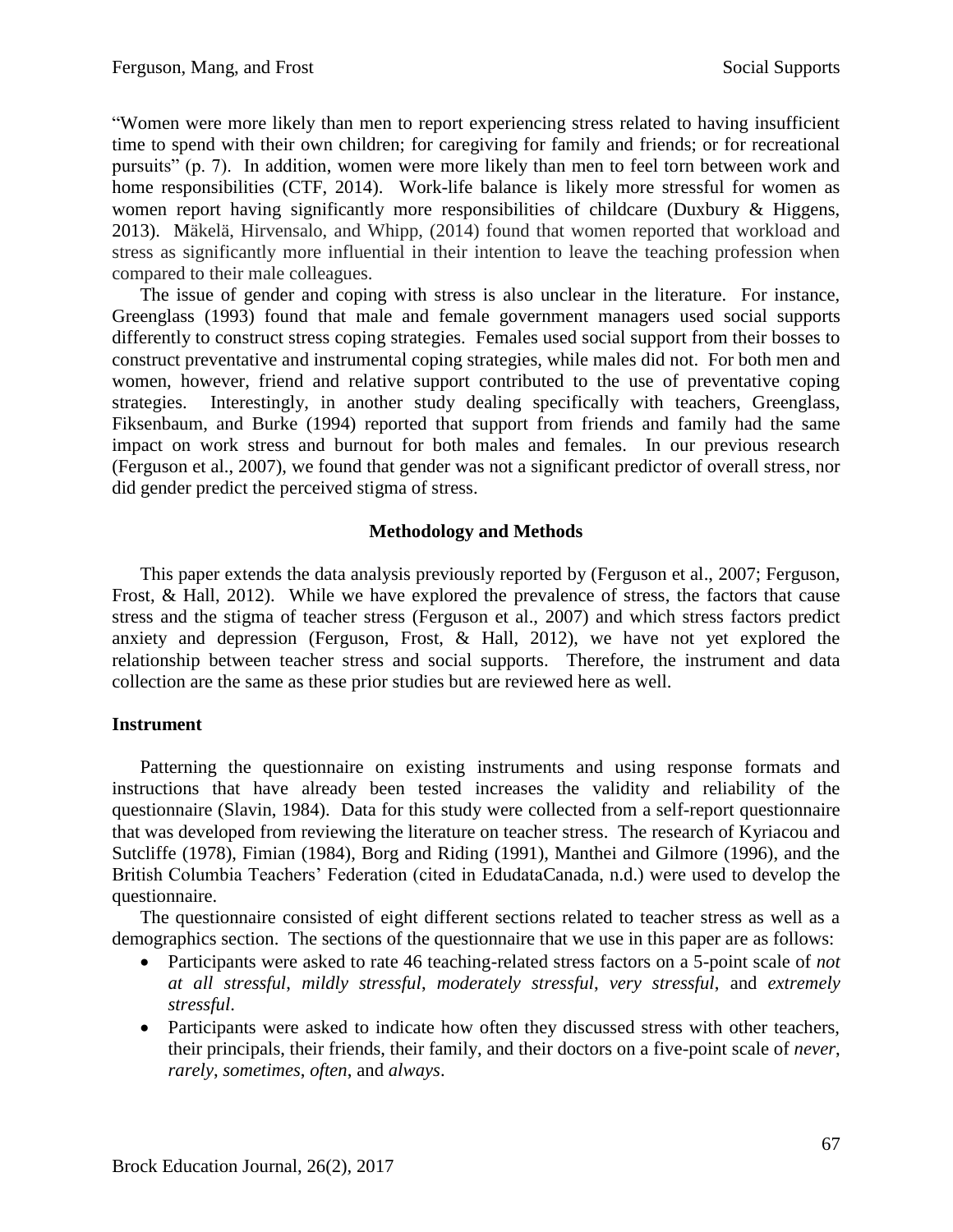- Participants were asked if they believed there was a perceived stigma about teacher stress using a 5-point scale of *no stigma*, *mild stigma*, *moderate stigma*, *much stigma*, and *extreme stigma*.
- Participants were asked to indicate their job satisfaction using a 5-point scale of *very dissatisfied, somewhat dissatisfied, neither satisfied nor dissatisfied, fairly satisfied,* and *very satisfied.*
- Participants rated their career intent (how likely it is that they would be a teacher in 10 years time, provided that they were not within 10 years of retirement) and career commitment (how likely it is that they would choose teaching again as a career if they were to start their working life over again) using a 5-point scale of *very unlikely, somewhat unlikely, neither likely nor unlikely, fairly likely,* and *very likely.*
- Participants completed demographics questions, including gender, age, years of experience in teaching, grade level (elementary or secondary), and current teaching assignment.

The questionnaire was reliable with a Cronbach's alpha of .951, significantly above the generally accepted 0.7 cut-off (Kline, 2000).

# **Participants**

Teachers enrolled in additional qualifications courses through Nipissing University were mailed a questionnaire. The sample for the study focused on teachers living in northern Ontario. To identify teachers in northern Ontario, participants with a postal code beginning with the letter "P" were mailed questionnaires. The "P" postal code region covers a large geographical area (from Honey Harbour in the south to northeastern Ontario to James Bay and the Quebec border in the north, and northwestern Ontario to Manitoba and the US border) and includes 25 school boards (including English public, English Catholic, French public, French Catholic) as well as band-controlled First Nations schools.

Of the 566 questionnaires that were mailed, 274 questionnaires were returned, resulting in a response rate of 48%. For the purpose of our research about social supports, 264 questionnaires were usable for the study. Teachers who completed the survey ranged in age from 25 to 64, with 220 (83.3%) identifying as female and 44 (16.7%) as male. Years of teaching experience ranged from newly hired teachers to veteran teachers with more than 30 years of experience in the classroom. The grade levels taught covered the range from Junior Kindergarten to the  $12<sup>th</sup>$  Grade high school level, and while most respondents held permanent full-time appointments, 6 held permanent part-time positions, 24 worked full-time on a limited term contract, and 10 worked as occasional substitute teachers. Similar to representation in the Canadian school systems, a higher proportion of females than males taught at the lower grade levels (Statistics Canada, 2014). Males were more likely to have taught middle and upper grades.

# **Results**

We used a Principal Components Analysis (PCA) to reduce the 46 stress factors into a smaller number of orthogonal components suitable for inclusion in a regression analysis. We used PCA because we make no assumptions about underlying factors causing stress outcomes or about the a priori interrelationships (if any) between the 46 stressors. Rather, we sought to condense the extensive list of stressors affecting teachers into a manageable and independent list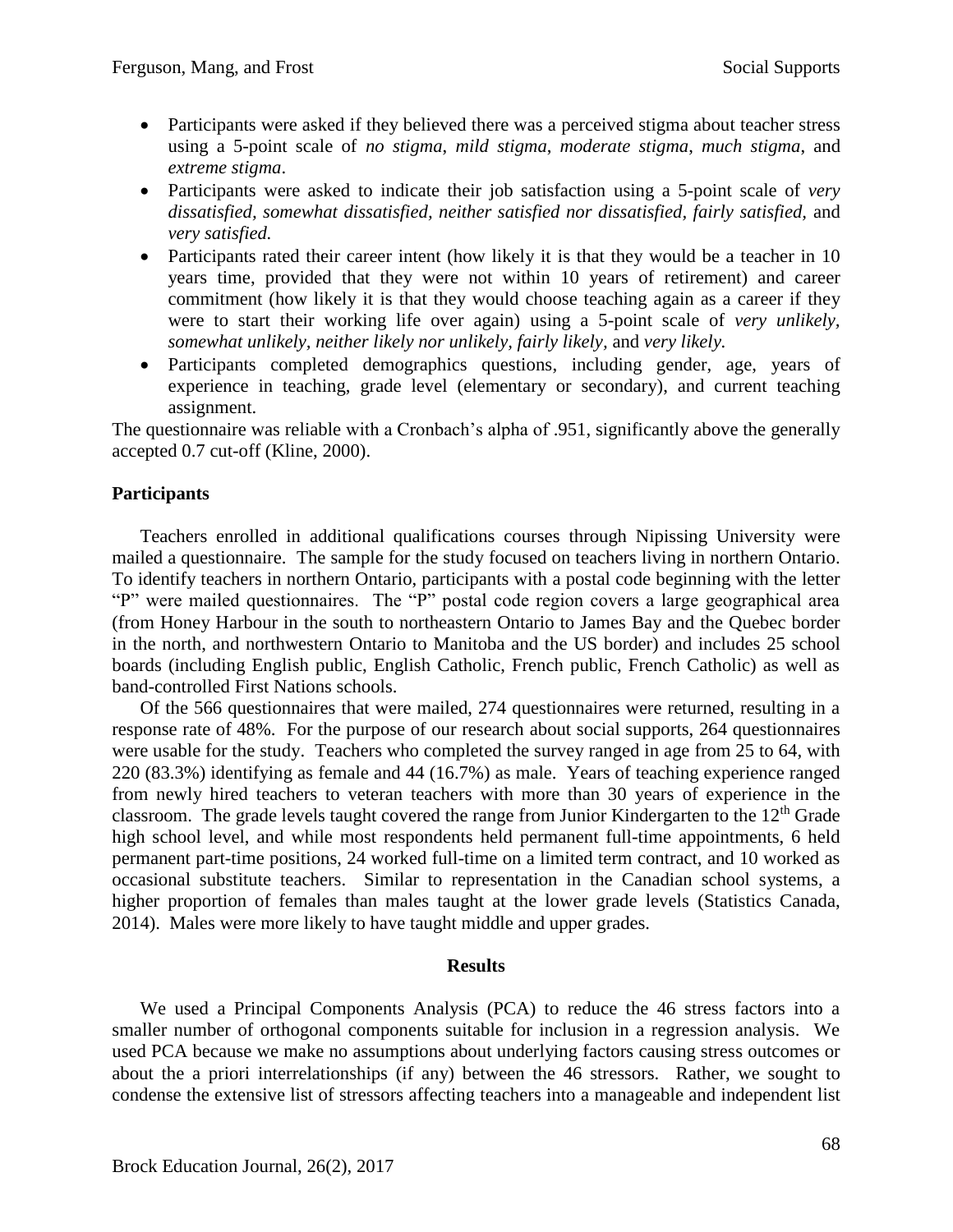of factors. A preliminary PCA using all 46 sources of stress contained in the survey, revealed that nine of the 46 sources either cross-loaded onto multiple components or did not correlate with any components, a result similar to Ferguson, Frost, and Hall (2012). These nine factors were excluded from the subsequent principal components analysis reported in Appendix A (Table 1) as is common practice. From these 37 remaining stressors, we constructed five components using a PCA with varimax rotation. The five components correspond with individual sources of stress related to "Workload," "Student Behaviour," "Professional Relationships" with other teachers and administration, "Societal Attitudes" towards teachers, and "Employment Conditions".

In order to assess the relationship between sources of stress and social support networks, we used ordinal logistic regression to predict the regularity with which a teacher talked to each of the five social support groups about stress: family, friends, other teachers, their principal, and their doctor, because responses were measured under the ordered categories *never, rarely, sometimes, often,* and *always.* A teacher's gender; work experience, including years of service, grade level taught, and information regarding the teacher's appointment (full-time, part-time, permanent, contract, temporary, substitute); and beliefs about a stigma associated with experiencing stress as a teacher were included as factors, while the stress component scores were included as covariates. The results for the entire sample of teachers are reported in Appendix B: Table 2 while results for elementary school teachers are reported separately in Appendix C: Table 3. The threshold value at which a teacher is predicted to move from one response category to another is also reported for comparison purposes. For example, when assessing a teacher's frequency of stress discussion with family, if the teacher's overall predicted score was -1.7, the teacher would be above the threshold to talk rarely to family (-3.042) but below the threshold to talk sometimes (-1.228), so we would predict that the teacher would be most likely to talk rarely to their family about stress. If the overall score increased to 0.6 then the teacher would cross the threshold to talk sometimes to family about stress but would still be below the threshold to talk often (0.747) so we would predict that the teacher would talk sometimes to family about stress.

# **Research Question #1: Do certain stressors impact the frequency of utilization of social supports among teachers?**

Overall, teachers who experienced increased workload stress were much more likely to talk to family, friends, and their fellow teachers; however, within the subsample of elementary teachers, the effect of workload stress on frequency of discussion with family and friends was positive but not statistically significant. Workload stress also contributed to an increased frequency of discussion about stress between elementary school teachers and their doctors. Stress from student behaviour, stress from professional relationships, stress from societal attitudes, and stress from employment conditions did not have a statistically significant effect on the frequency of discussion with friends or family. However, increased stress from societal attitudes towards teachers increased the likelihood of talking to other teachers about stress. In contrast, increased stress caused by professional relationships actually reduced the frequency of discussion with one's principal. While increased stress related to student behaviour did not impact the frequency of contact with family, friends, other teachers, or one's principal, it did increase the likelihood that a teacher would talk with his/her doctor about stress. Stress caused by employment conditions did not predict a teacher's frequency of talking to any of their friends, family, teachers, principals, or doctors.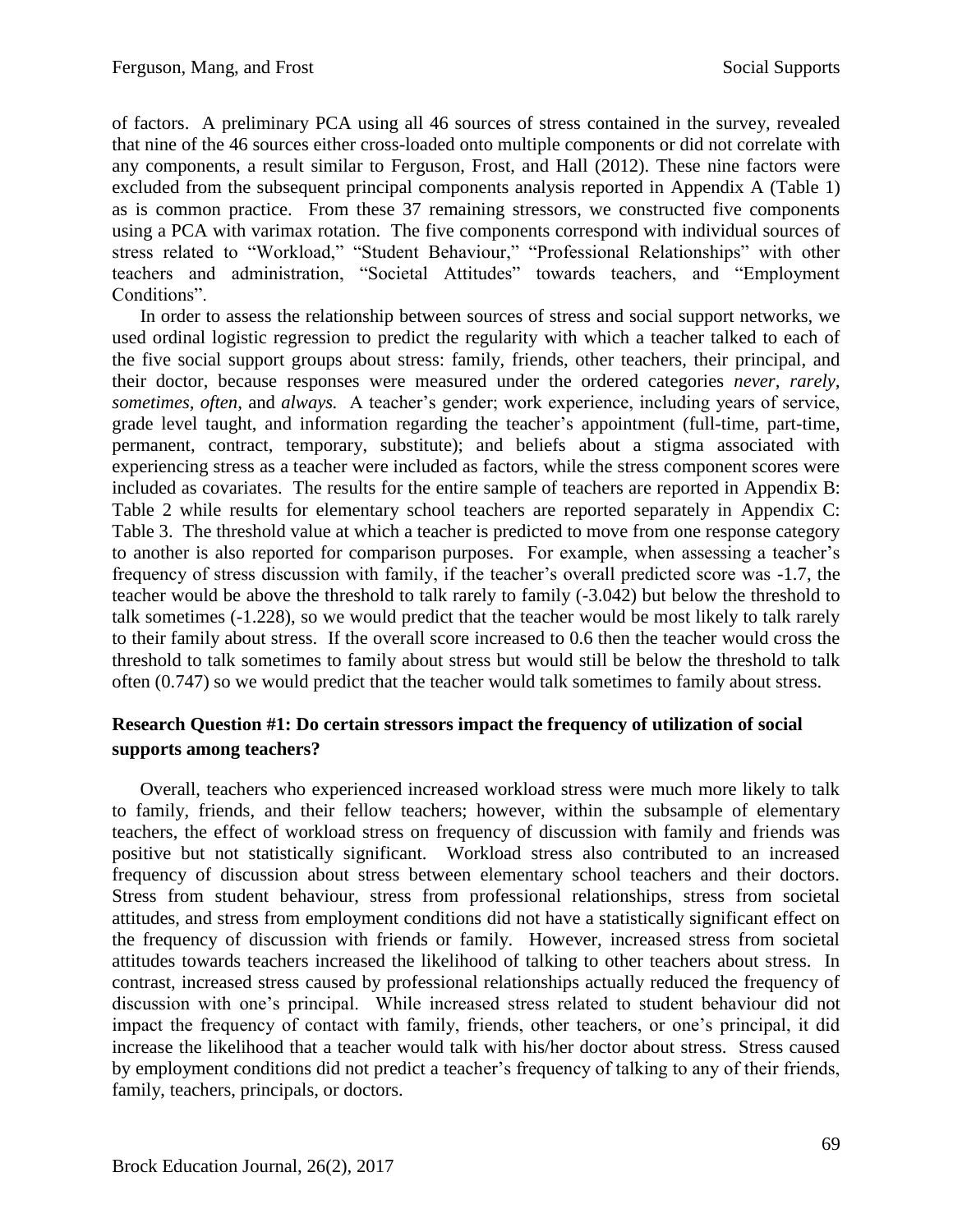# **Research Question #2: Does teacher gender or other demographic characteristics affect the frequency of utilization of use of social supports?**

Males were much less likely than females to talk to their family, friends, and other teachers about stress. While the coefficients for talking to one's principal and talking to one's doctor are also negative, they are not statistically significant. Nevertheless, it is clear that males reported lower frequency of contacts with social supports when feeling stressed. None of the other demographic characteristics (age, years of experience in teaching, grade level -elementary or secondary- and current teaching assignment) impacted on the frequency of utilization of social supports.

# **Research Question #3: Does the perception of a stigma related to teacher stress affect the frequency of utilization of social supports?**

Perceptions of stigma were a significant factor in predicting whether or not a teacher would talk to family or friends about stress. Those who believed that there was no stigma about teacher stress were used as a base reference group. Those who believed that there was extreme stigma were much less likely to talk to their family and friends about stress. Those who believed that there was mild stigma were also less likely to talk to their friends, and, among elementary teachers, those who believed there was mild stigma were also less likely to talk to their principals. Furthermore, those who believed that there was even mild stigma associated with stress were less likely to talk to fellow teachers relative to those who believed that there was no stigma.

# **Research Question #4: Does the frequency of utilization of social supports impact teacher job satisfaction, career intent, and career commitment?**

In order to assess the relationship among the frequency of social support use and job satisfaction, career intent, and career commitment, we used an ordinal logistic regression to predict responses to each of the following questions: (a) in general, how satisfied are you with your job as a teacher? (b) in general, how likely is it that you will be a teacher in 10 years time? (only teachers who were more than 10 years from retirement were included in this analysis) and (c) in general, how likely is it that you would choose teaching again as a career if you were to start your working life over again? The results for the full sample are presented in Appendix D: Table 4 while results for elementary teachers are reported separately in Appendix E: Table 5.

Those who talked to their principal less often about stress demonstrated higher job satisfaction compared to those who always talked to their principal about stress. A lower frequency of contact with friends regarding stress also predicted much higher job satisfaction among all teachers; however, among the subsample of elementary teachers the results were not statistically significant. Talking with one's doctor also had a small positive impact on teachers' job satisfaction. A higher frequency of contact with friends about stress predicted lower career commitment among the teachers. Teachers who discussed stress with their friends more often also demonstrated a lower likelihood that they would choose teaching again as a career.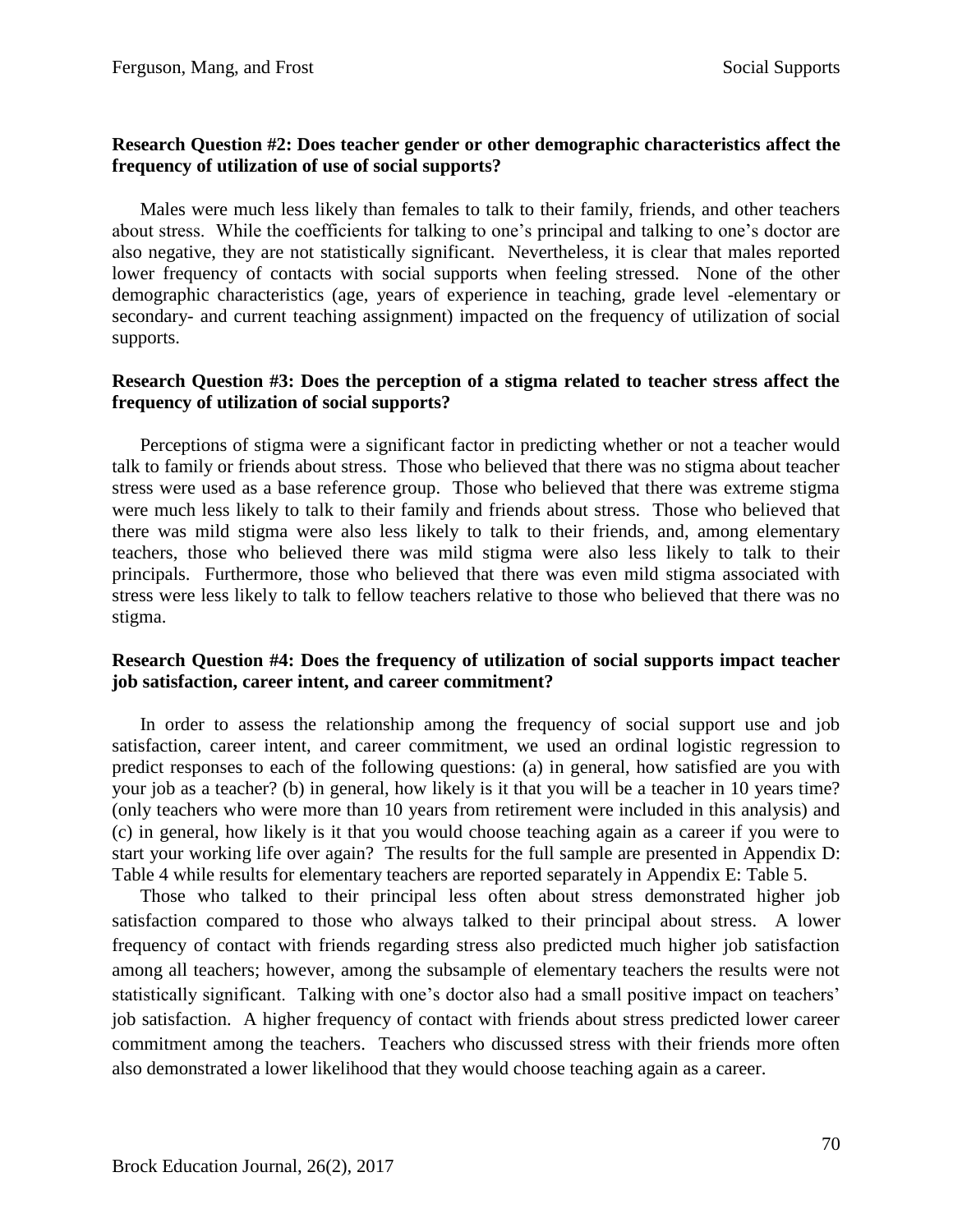#### **Discussion**

The purpose of our research was to investigate the relationships among the frequency of utilization of social supports and stress factors, the stigma of teacher stress, job satisfaction, career intent, career commitment, and demographic characteristics. We found that teachers experiencing workload stress were more likely to talk to their friends, family, and fellow teachers. This finding is perhaps not surprising as teachers may not want to talk about workload stress with their principals, as principals may be the cause of some issues surrounding workload. In addition, teachers experiencing professional relationship stress were also less likely to discuss this stress with their principals. Similarly to workload stress, principals may be the cause of professional relationship stress and teachers may not feel comfortable discussing workload stress with them. The power imbalance between teachers and their principals is another possible reason for teachers not talking to their principals about stress. Teachers were also more likely to talk to other teachers about the stress resulting from societal attitudes towards teaching. This makes sense, as teachers can likely to relate to one another's work in ways that friends and family outside the profession may not. It is also possible that friends and family may share negative attitudes about teachers and the teaching profession, and teachers may not be comfortable talking about such attitudes with those who are not teachers themselves.

Our analysis also reveals that those teachers who felt that there is an extreme stigma of teacher stress were less likely to discuss stress with friends and family. Those teachers who felt a strong stigma surrounding teacher stress did not even feel comfortable talking with those close to them in their personal lives. Our findings are similar to Fimian's (1986), who found that during times of stress, teachers are more likely to receive support from colleagues than from administrators. The importance of a teacher's co-workers acting as a buffer to mediate burnout is discussed by Greenglass, Fiksenbaum, and Burke (1996) and Greenglass, Burke and Konarski (1997). Our research affirms that teachers utilize the support of their teaching colleagues with regard to stress from workload and stress from societal attitudes. Teachers tend to use the social supports within their teaching circle, and, like our finding with societal attitudes, it may be that teachers believe that only other teachers can relate to the stress that they experience in their jobs. Our study also indicates that talking to family and friends is related to workload stress among teachers, a finding that complements the work of Greenglass, Fiksenbaum, and Burke (1994) about friends and family being a predictor for teacher burnout.

Among all teachers, stress from student behaviours was the only stress factor linked to talking to their doctors about stress. Teachers do spend the majority of their time at work in the classroom and perhaps stress from student behaviors may be the most pressing for teachers. Among elementary teachers, however, increases in workload stress also increased frequency of discussion with one's doctor. Because of the negative effects of stress on one's health and on worker absenteeism (Naghieh, Montgomery, Bonell, Thompson, & Aber, 2015), it is concerning that teachers did not seem to utilize their doctors to cope with other sources of stress. Doctors may be able to help with a number of physical and emotional manifestations of stress, such as depression, anxiety, and difficulty sleeping (Duxbury & Higgens, 2013). Teachers may feel overwhelmed or feel lacking the time to meet with their primary health care provider, particularly considering the increased workload and issues of work-life balance presented in the literature (CTF, 2014; STF. 2013). It is also troubling that, even though student behaviour is a significant source of workload stress that predicts teacher anxiety and depression (Ferguson,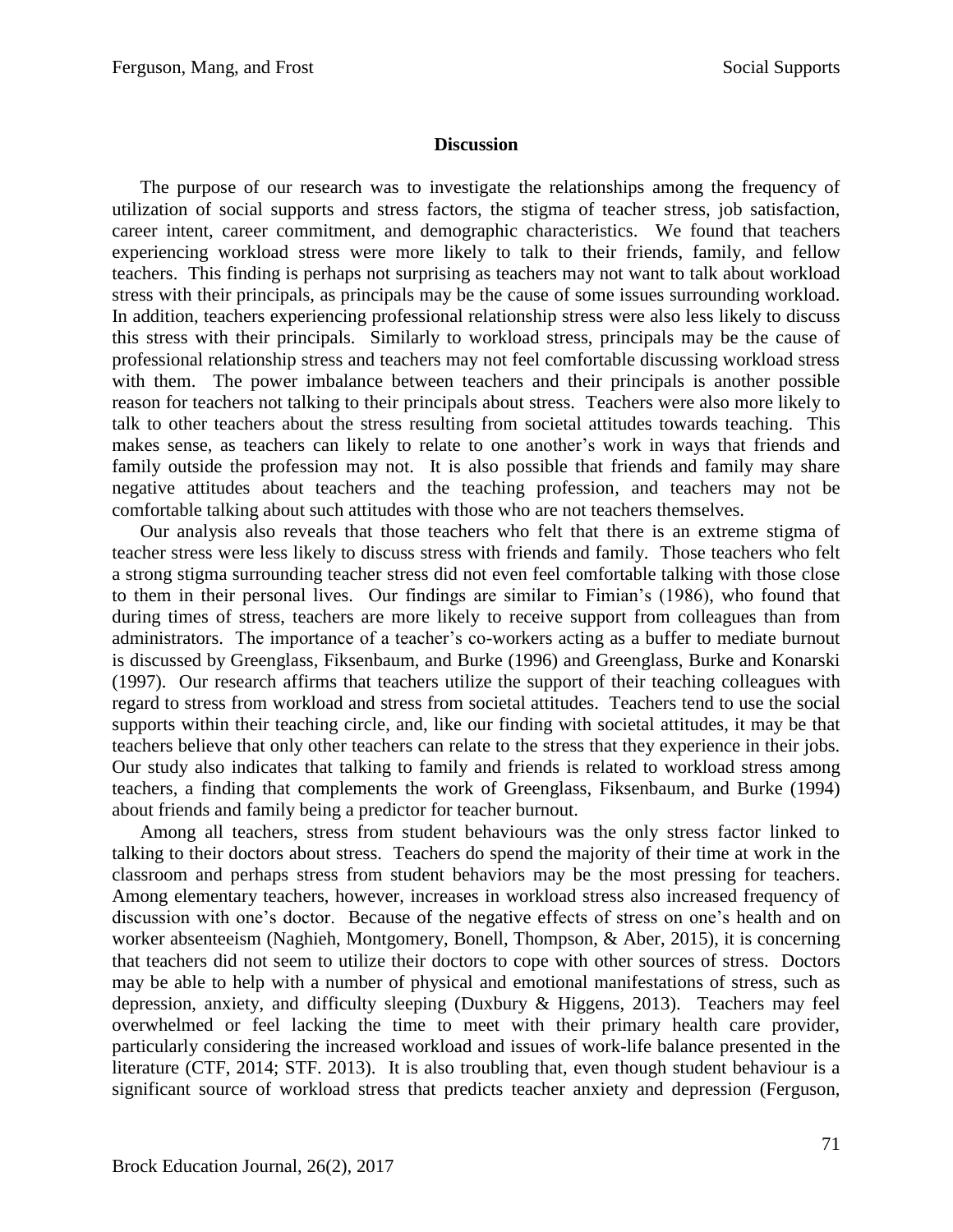Frost, & Hall, 2012), teachers did not utilize the support within their schools to help ease the stress of student behaviour. Teachers could look to their colleagues, and perhaps more importantly to their administrators (who are in a better position to provide support), for help with student behavior. Alternatively, perhaps teachers feel that schools and teachers are being pushed to their limits –with a raise in workplace violence in schools (Gordon, 2017) and seemingly increasing student needs and teachers' feeling they cannot spend time with individual students (CTF, 2014) –the lack of discussion and seeking supports around stress may be an understandable phenomena. As the Saskatchewan Teachers' Federation (2014) found, a majority of teachers believe that stress was just a part of the job. Simply put, teachers may be doing everything they think they can about their stress. In addition, many ways of reducing teacher stress could be done at an organizational level, rather than the onus on individual teachers, which address stress symptoms rather than their cause (Naghieh, Montgomery, Bonell, Thompson, & Aber, 2015).

The relationship between principals and teacher stress is documented in the literature (Fimian, 1986; Russell, Altmaier, & Van Velzen, 1987). Teachers in our study, however, clearly did not use the social support from their colleagues nor from their principal to help ease the stress of student behaviours. It is possible that perhaps those teachers who do not talk about stress are able to manage their stress levels at the personal level (Pearlin & Schooler, 1978). It is also possible that perceived or real stigma of teacher stress could be preventing these conversations about stress from occurring. Teachers may feel judged or inadequate in their roles if they admit to feeling stressed at work to their principals, who are generally teachers' immediate supervisors. In addition because the sample for the study was teachers enrolled in AQ courses, it is possible that teachers may not want to talk to their principals about stress if they had previously consulted with principals about taking an AQ course. Sass, Seal, and Martin (2011) suggested that support from teachers and principals are interrelated, in that support from colleagues would "do little good" if teachers were not supported by principals (p. 211). Again, a perception of a stigma surrounding teacher stress may also explain why teachers might be reluctant to talk to colleagues about stress. We found that those teachers who believed that there is a mild stigma surrounding teacher stress were less likely to talk to fellow teachers about stress. Younghusband, Garlie, and Church (2003) proposed that teachers may not want to discuss stress with administrators as teachers may be perceived as weak or as failures as teachers.

Like Greenglass (1993), we found males and females used social supports differently. Regardless of grade level taught (i.e. elementary or secondary), males in our study are less likely than females to talk to their family, friends, and other teachers about stress. As teacher stress levels vary between men and women (CTF, 2014; Duxbury & Higgens, 2013), it is plausible that men cope with work stress in different ways from women. We found no significant relationship between gender and talking with one's principal or doctor about stress.

We found that there was higher job satisfaction among those teachers who spoke to their principals and their friends about stress less frequently. Our results also indicate that there was a negative relationship between those teachers who spoke to their friends frequently about stress and teachers' career intent (be a teacher in 10 years time) and career commitment. The findings that teachers who spoke to principals and friends less frequently about stress but had high job satisfaction, and that teachers who frequently talked to their friends about stress but had a lower sense of career intent and career commitment, might be explained by the postulation that those who solve their own problems are more efficacious than those who turn to others for advice and support (Mirowsky & Ross, 2003; Pearlin & Schooler, 1978). In addition, speaking to others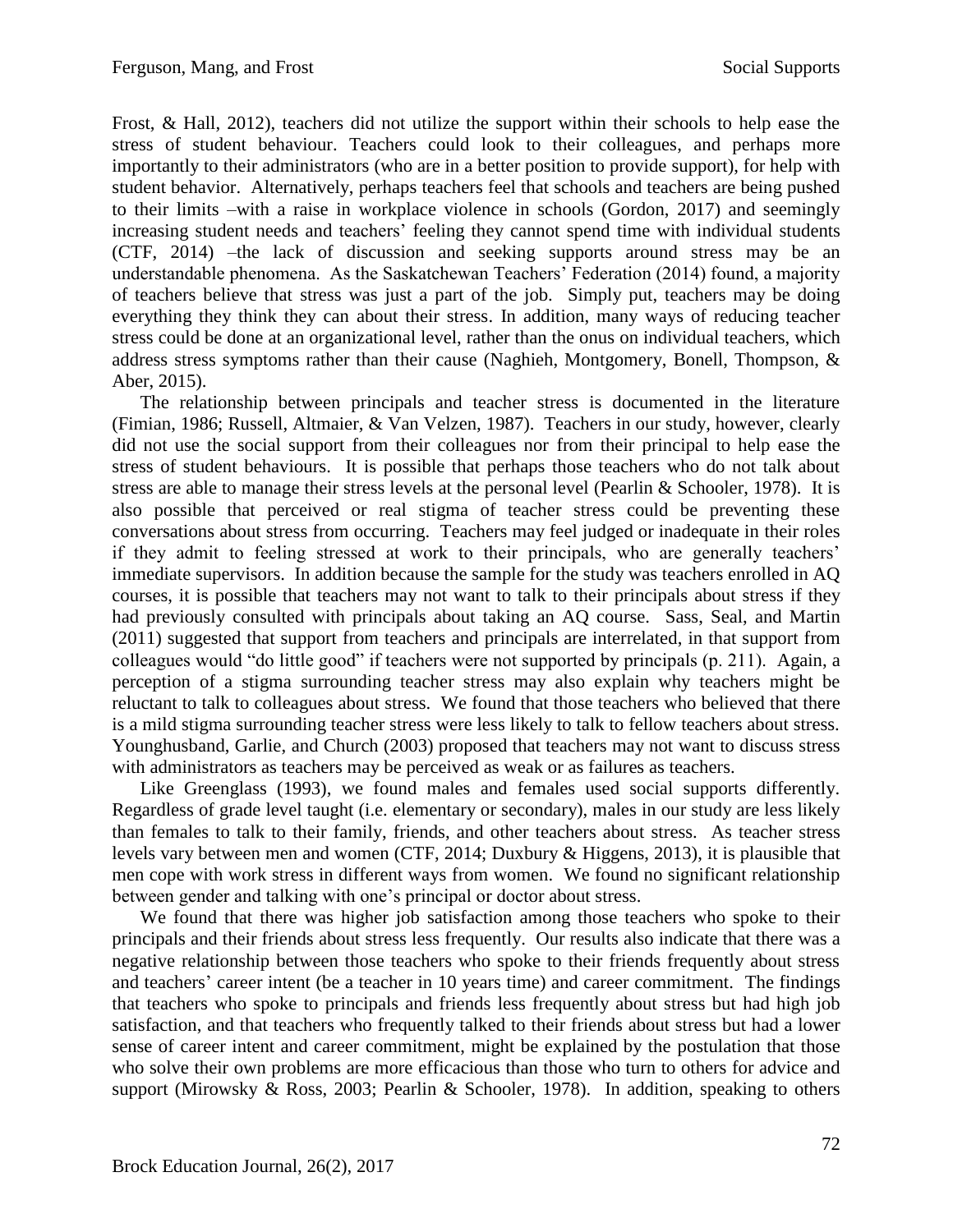about stress at work could be a sign or an indicator that teachers are quite unhappy with their work and are having difficulty coping. Perhaps those teachers who are able to cope with stress without utilizing social supports have higher job satisfaction and are more committed to the profession. However, opposing this hypothesis, we did find that there was a small positive relationship between teachers speaking to their doctors often about stress and job satisfaction.

#### **Limitations**

Our study is limited in that it was a one-time self-report on teacher stress and the frequency of utilization of social supports. As teachers' jobs can change significantly throughout the year and from year to year, surveying teachers at another date could produce different results. The surveys were mailed to teachers in the middle of the fall term and it is possible that teachers might experience higher levels of stress at other times, such as end of term when report cards are due. While men do constitute a smaller population of elementary school teachers in Ontario, men were underrepresented in the study (only 17.6% were male). Secondary school teachers were also underrepresented in the study (only 16.1% were secondary school teachers). It is plausible that, because the job conditions are different between the two levels of schooling, teacher stressors at the high school level could be different from those at the elementary level. We have reported results for elementary school teachers separately, and in many cases the magnitude of the coefficients are similar to those of the entire sample. In several instances they do differ suggesting that there are some differences between elementary school teachers and other teachers; however, due to the limited sample size it was not possible to explore these differences further. The limited sample size also likely contributed to the dearth of statistically significant coefficients in the elementary school teacher subsample compared to the full sample.

Another limitation of the study is that the sample was teachers enrolled in an additional qualification course at Nipissing University. It is possible that teachers experiencing high amounts of stress may be too overwhelmed to be enrolled in a course and thus the sample may underreport the true extent of stress among the population of teachers. It is also possible, however, that participants may be more stressed because of taking a course in addition to their regular teaching jobs. Teachers' reasons and motivations for taking AQ courses could also impact stress levels and different AQ courses could also have different workloads and therefore different stress for teachers taking courses.

#### **Suggestions for Future Research**

Because a one-time questionnaire research design captures a snapshot in time of teachers' stress levels, longitudinal studies that explore the impact of social supports on teacher stress over time, like the work of Greenglass, Fiksenbaum, and Burke (1994), are needed. Teachers' job situations, and therefore their stress levels, can vary as teaching assignments, administrators, and students change. These changes may impact teachers' usage of various social supports. The link between teacher gender and usage of social supports is also an area that warrants further research. Our research found a difference between males and females and their frequency of utilization of social supports to cope with stress while other research has not found a difference among gender, social supports, and burnout (Greenglass, Fiksenbaum, & Burke, 1994). In addition, our study found that those teachers who spoke to colleagues and principals less frequently about stress had higher levels of job satisfaction. Studying how these individuals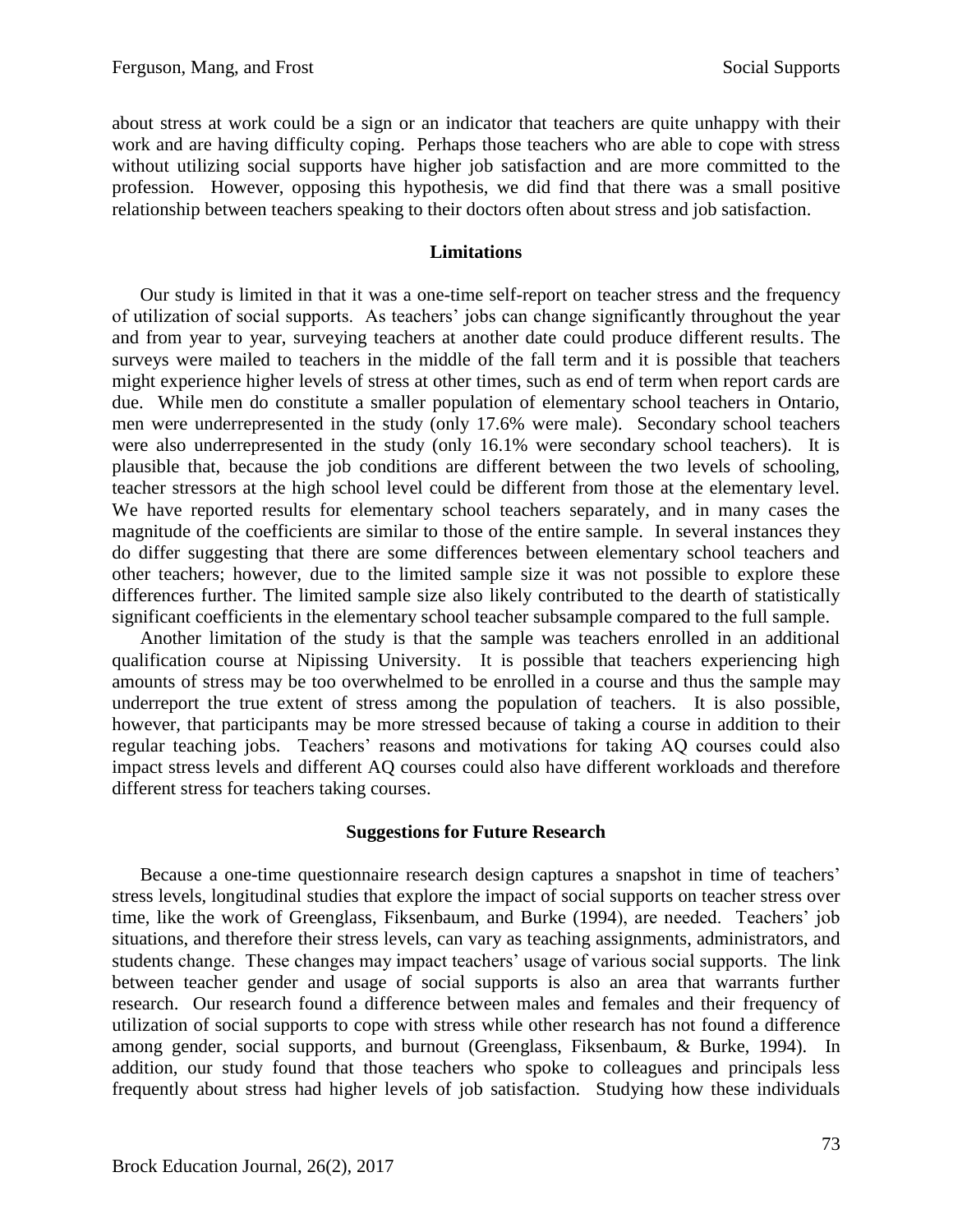cope with stress without seeking social support could assist other teachers with providing alternative strategies to deal with work stress. Finally, in our digital age, the possibility of online networks and social media could be another form of social support for teachers. Leung, Chiang, Chui, Lee, and Mak's (2011) study demonstrates the potential of using online forums as a means of social support to reduce teacher stress. The ability to be anonymous in online environments poses an opportunity for teachers to discuss stress without the perceptions of stigma from colleagues and administrators and is an area worthy of more research.

# **Implications for Practice**

Our study reveals that for teachers in northern Ontario, stress is a significant concern. While teachers may feel overwhelmed with work/life balance and workload demands (Duxbury & Higgens, 2013), and stress can be very personal and vary from person to person, teachers need to make self-care a priority. For some teachers that may mean using personal stress coping strategies such as mindfulness, exercise, etc., while for others reaching out to friends, family, colleagues, administrators, and their health care providers is necessary and essential. Teachers, however, need to feel safe in talking about stress without fear of stigma, whether perceived or real.

While teachers can take some measures to cope with the symptoms of stress, organization structures (school boards and Ministries of Education) are an avenue to better deal with the causes of teacher stress (Naghieh, Montgomery, Bonell, Thompson, & Aber, 2015). While further research about organizational changes and teacher stress are needed, some studies have reported social supports such as coaching and mentoring at the organizational level as holding promise in reducing teacher stress (Naghieh, Montgomery, Bonell, Thompson, & Aber, 2015). At the school level, administrators could provide supports to teachers to reduce stress, particularly with regard to student behaviours, and also work to create an open climate in their schools to acknowledge and discuss teacher stress, as the stigma of teacher stress appears to be a prevailing problem within the teaching profession. Faculties of education can also play a role in teacher stress and wellbeing. Harris (2012), for example, calls for teacher stress management to be a part of formal teacher training in Canada, integrated within pre-service teacher education as well as additional qualification courses. While stress and its manifestations can vary person to person and a course would likely focus on individual teachers' stress rather than organizational changes, courses could include topics such as time management and work/life balance, and students could also discuss stress they experience on practicum. Addressing stress during preservice education could help alleviate some of the stigma of discussing stress in their future careers.

### **Conclusions**

Our study explored how the frequency of utilization of social supports is related to teacher stress factors, job satisfaction, career intent, career commitment, the perception of a stigma attached to teacher stress, and teacher demographics. Our results show that teachers seldom spoke to their health care providers about and instead utilized family, friends, fellow teachers, and sometimes their principals. Teachers, however, were clearly not always comfortable talking about all stressors with their principals, particularly stress from professional relationships. Males in our study were less likely to talk to their various social supports about stress. There appears to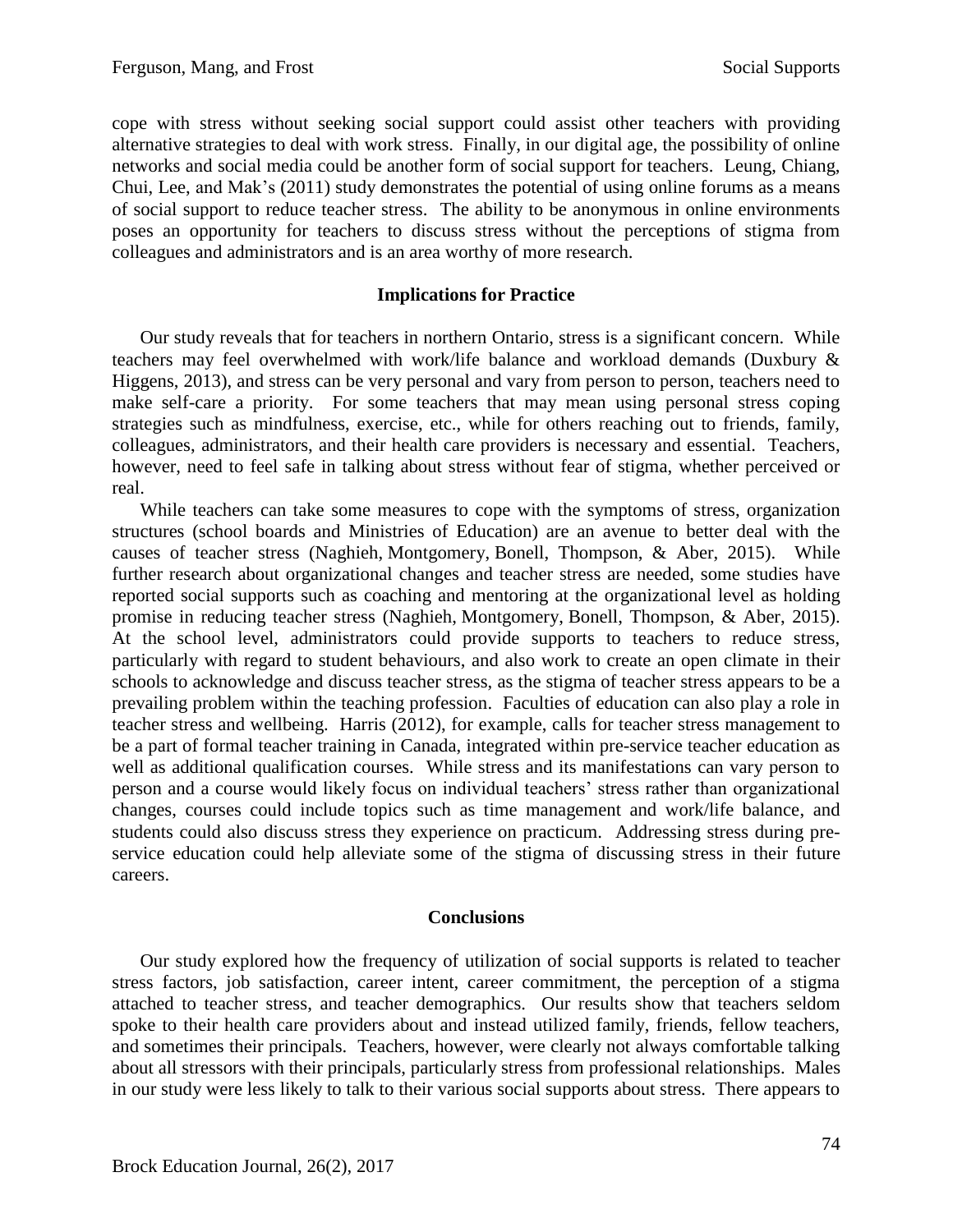be a stigma of teacher stress, as those teachers who felt that there was a mild stigma of teacher stress were less likely to talk to their colleagues about stress. As one teacher said in the open comments section of the survey, "The greatest amount of stigma comes from other teachers. Often when teachers express stress, comments are made such as 'If you can't handle it, leave.' There is not a lot of support within the profession."

We also found that there was a higher level of job satisfaction among teachers who spoke with friends and principals less frequently about stress. In addition, we report that those teachers who frequently talked to their friends about stress have a lower sense of career intent and career commitment. These two results may indicate that teachers with high job satisfaction, career intent, and career commitment likely utilized other stress coping mechanisms other than socials supports. Our findings may also indicate that utilizing social supports may not be enough to combat stress and have an impact on job satisfaction, career intent, and career commitment. As one teacher indicated on the survey, "I feel fortunate because I have a very supportive staff. We share many of our daily challenges. Despite this, I often feel like I am fighting a losing battle."

The results of our study and the extant literature point to teacher stress having a ripple effect, impacting many other aspects of teacher mental health including burnout (Coulter & Abbey, 2009), absenteeism (Duxbury & Higgens, 2013), using employee benefits (Duxbury & Higgens, 2013) and taking leaves of absence (Naylor & White, 2010), absenteeism (Duxbury & Higgens, 2013) job satisfaction, intent to stay in the profession (Duxbury & Higgens, 2013; Ferguson, Frost, & Hall, 2012), and teacher attrition (Clark & Antonelli, 2009; McIntyre, 2006). School boards, teachers' unions, and faculties of education need to make workplace health a priority as the impact of employee mental health can be profound (Baumann & Muijen, 2010). We encourage other researchers to continue to monitor and report on teacher stress, coping strategies, and organizational changes in education that promote workplace wellbeing.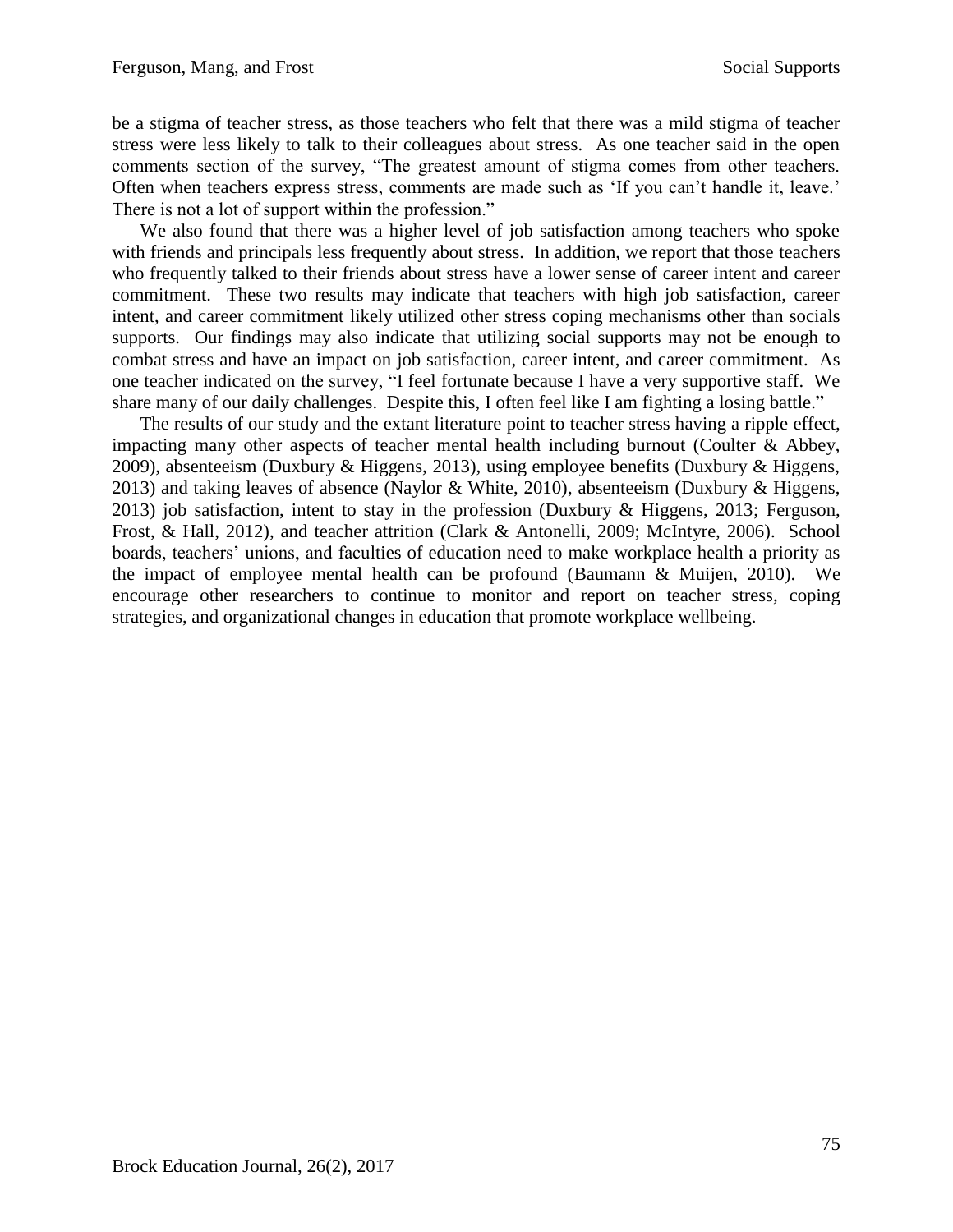# **References**

- Bannai, A., Ukawa, S., & Tamakoshi, A. (2015). Long working hours and psychological distress among school teachers in Japan. *Journal of occupational health*, *57*(1), 20-27.
- Baumann, A., & Muijen, M. (2010). Introduction. In A. Baumann, M. Muijen, & W. Gaebel (Eds.), *Mental health and well-being in the workplace –protection and inclusion during challenging times* (pp. 2-5). World Health Organization Europe. Retrieved from http://www.euro.who.int/ data/assets/pdf file/0018/124047/e94345.pdf
- Borg, M. G., & Riding, R. J. (1991). Occupational stress and satisfaction in teaching. *British Educational Research Journal, 17*(3), 263-281.
- Bowling, N. A., Alarcon, G. M., Bragg, C. B., & Hartman, M. J. (2015). A meta-analytic examination of the potential correlates and consequences of workload. *Work & Stress*, *29*(2), 95-113.
- Brown, M., Ralph, S., & Brember, I. (2002). Change-linked work-related stress in British teachers. *Research in Education, 67,* 1-12.
- Burke, R. J., & Greenglass, E. R. (1994). Towards an understanding of work satisfactions and emotional well-being of school-based educators. *Stress Medicine, 10*(3), 177-184.
- Burke, R. J., & Greenglass, E. E. (1996). Work stress, social support, psychological burnout and emotional and physical well-being among teachers. *Psychology, Health & Medicine, 1*(2), 193-205. doi:10.1080/13548509608400018
- Chen, P. Y., & Spector, P. E. (1992). Relationship of work stressors with aggression, withdrawal, theft and substance use: An exploratory study. *Journal of Occupational and Organizational Psychology, 65*(3), 177–184.
- Cheuk, W., & Wong, K. (1995). Stress, social support, and teacher burnout in Macau. *Current Psychology, 14*(1), 42-46.
- Clark, R., & Antonelli, F. (2009). *Why teachers leave: Results of an Ontario survey 2006-08*. Ontario Teachers' Federation. Retrieved from [http://www.otffeo.on.ca/wp](http://www.otffeo.on.ca/wp-content/uploads/sites/3/2013/10/why_teachers_leave1.pdf)[content/uploads/sites/3/2013/10/why\\_teachers\\_leave1.pdf](http://www.otffeo.on.ca/wp-content/uploads/sites/3/2013/10/why_teachers_leave1.pdf) .
- Cooper, C. L., Dewe, P. J., & O'Driscoll, M. P. (2001). *Organizational stress: A review and critique of theory, research, and applications*. Thousand Oaks, CA: Sage.
- Coulter, M., & Abney, P. C. (2009). A study of burnout in international and country of origin teachers. *International Review Of Education, 55*(1), 105-121. doi:10.1007/s11159-008- 9116-x
- Deryakulu, D., & Olkun, S. (2007). Analysis of computer teachers' online discussion forum messages about their occupational problems. *Journal Of Educational Technology & Society, 10*(4), 131-142.
- Dibbon, D. (2004). It's about time! A report on the impact of workload on teachers and students. Retrieved from the state of the state of the state of the state of the state of the state of the state of the state of the state of the state of the state of the state of the state of the state of the state of the state of [https://www.mun.ca/educ/people/faculty/ddibbon/pdf/teacher%20workload%20final%20](https://www.mun.ca/educ/people/faculty/ddibbon/pdf/teacher%20workload%20final%20version.pdf) [version.pdf](https://www.mun.ca/educ/people/faculty/ddibbon/pdf/teacher%20workload%20final%20version.pdf)
- Duxbury, L., & Higgens, C. (2103). *The 2011/2012 national study on balancing work, life and caregiving in Canada: The situation for Alberta teachers*. Retrieved from [https://www.teachers.ab.ca/SiteCollectionDocuments/ATA/Publications/Research/COOR](https://www.teachers.ab.ca/SiteCollectionDocuments/ATA/Publications/Research/COOR-94%20National%20Study%20on%20Balancing%20Work%20-Duxbury.pdf) [-94%20National%20Study%20on%20Balancing%20Work%20-Duxbury.pdf](https://www.teachers.ab.ca/SiteCollectionDocuments/ATA/Publications/Research/COOR-94%20National%20Study%20on%20Balancing%20Work%20-Duxbury.pdf)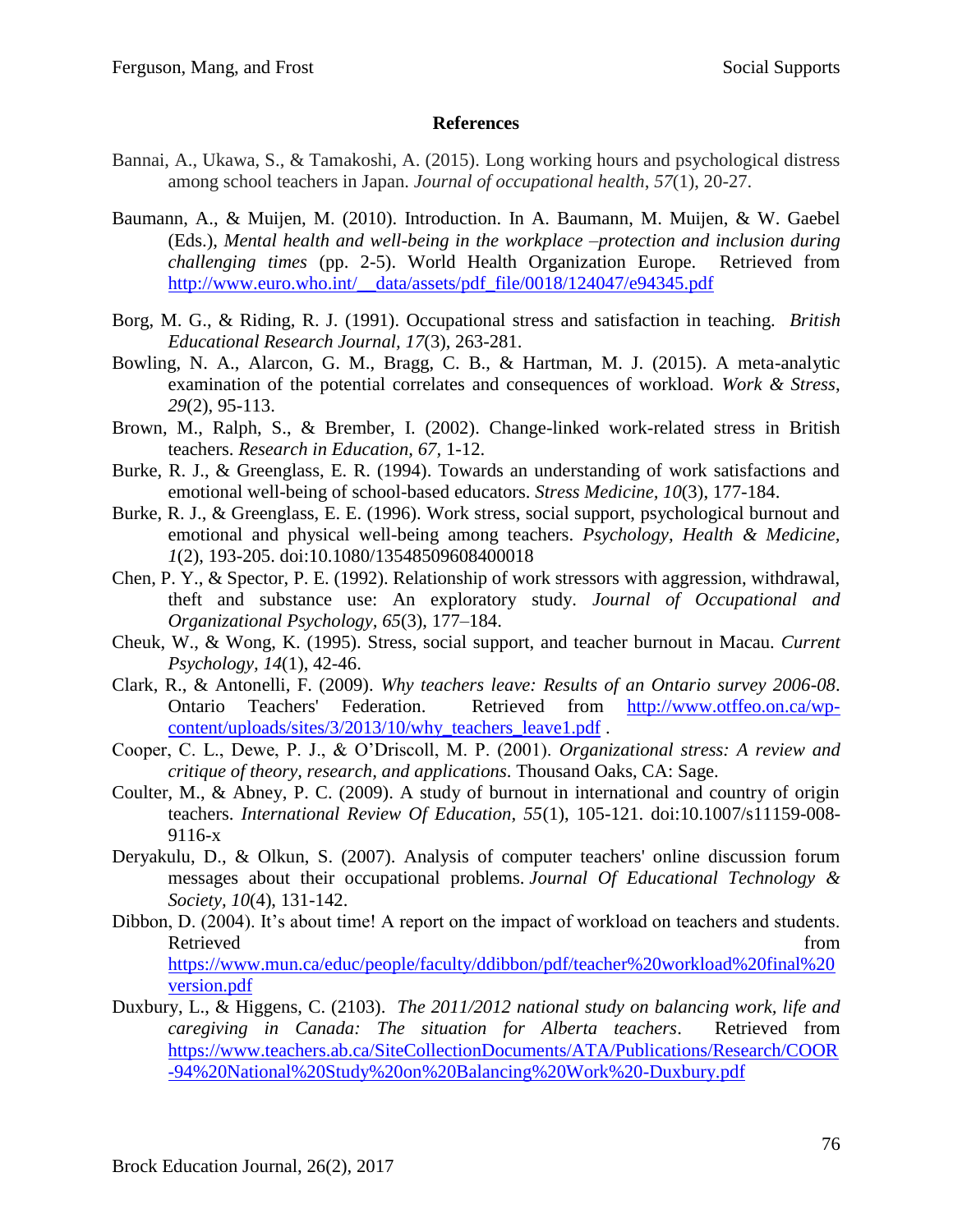- EdudataCanada. (n.d.). Teacher stress. Retrieved July 2, 2004 from [http://www.edudata.educ.ubc.ca/Data\\_Pages/BCTF/teacher%20stress.htm](http://www.edudata.educ.ubc.ca/Data_Pages/BCTF/teacher%20stress.htm) .
- Elementary Teachers' Federation of Ontario (2012, Nov. 7). Mental stress, workplace violence, harassment top issues for teachers. Retrieved from [http://www.etfo.ca/MediaRoom/MediaReleases/Pages/Mental%20Stress,%20Workplace](http://www.etfo.ca/MediaRoom/MediaReleases/Pages/Mental%20Stress,%20Workplace%20Violence,%20Harassment%20Top%20Issues%20for%20Teachers.aspx) [%20Violence,%20Harassment%20Top%20Issues%20for%20Teachers.aspx](http://www.etfo.ca/MediaRoom/MediaReleases/Pages/Mental%20Stress,%20Workplace%20Violence,%20Harassment%20Top%20Issues%20for%20Teachers.aspx) .
- Ferguson, K., Frost, L., Kirkwood, K., & Hall, D. (2007). Teacher stress and stigma in northern Ontario. In LeClair, J. A. & Foster, L. T. (Eds.) *Contemporary Issues in Mental Health: Concepts, Policy & Practice*. Victoria: Western Geographical Press, pp. 211-225.
- Ferguson, K., Frost, L., & Hall, D. (2012). Predicting teacher stress, anxiety, and job satisfaction*. Journal of Teaching and Learning, 8*(1), 27-42.
- Fimian, M. J. (1984). The development of an instrument to measure occupational stress in teachers: The teacher stress inventory. *Journal of Occupational Psychology*, *57*(4), 277- 293.
- Fimian, M. J. (1986). Social support and occupational stress in special education. *Exceptional Children, 52*(5), 436-442.
- Froese-Germain, B. (2014). Work-life balance and the Canadian teaching profession. *Canadian Teachers' Federation*. Retrieved from [http://www.ctf-fce.ca/Research-Library/Work-](http://www.ctf-fce.ca/Research-Library/Work-LifeBalanceandtheCanadianTeachingProfession.pdf)[LifeBalanceandtheCanadianTeachingProfession.pdf](http://www.ctf-fce.ca/Research-Library/Work-LifeBalanceandtheCanadianTeachingProfession.pdf)
- Gordon, A. (2017, Jan 17). Teachers' union raises alarm over rising violence in schools: ETFO calls for more supports for kids with behavioural issues. *The Toronto Star*. Retrieved from https://www.thestar.com/yourtoronto/education/2017/01/17/teachers-union-raisesalarm-over-rising-violence-in-schools.html
- Greenglass, E. R. (1993). The contribution of social support to coping strategies. *Applied Psychology: An International Review, 42*(4), 323-340. doi:10.1111/j.1464- 0597.1993.tb00748.x
- Greenglass, E. R., Burke, R. J., & Konarski, R. (1997). The impact of social support on the development of burnout in teachers: Examination of a model. *Work & Stress, 11*(3), 267- 278. doi:10.1080/02678379708256840
- Greenglass, E. R., Fiksenbaum, L., & Burke, R. J. (1994). The relationship between social support and burnout over time in teachers. *Journal Of Social Behavior & Personality, 9*(2), 219-230.
- Greenglass, E., Fiksenbaum, L., & Burke, R. J. (1996). Components of social support, buffering effects and burnout: Implications for psychological functioning. *Anxiety, Stress & Coping: An International Journal, 9*(3), 185-197. doi:10.1080/10615809608249401
- Griffith, J., Steptoe, A., & Cropley, M. (1999). An investigation of coping strategies associated with job stress in teachers. *British Journal of Educational Psychology*, *69*(4), 517-531.
- Harris, G. E. (2012). Individual stress management coursework in Canadian teacher preparation programs. *Canadian Journal of Education 34*(4), 104-117.
- Harvey, R. (2004, April 30). Depression haunts teachers. *The Toronto Star*. Retrieved from http://www.mentalhealthroundtable.ca/apr\_2004/TheStar.com\_Depr\_Apr30.pdf
- House, J. S. (1981). *Work stress and social support*. Reading, MA: Addision-Wesley.
- Jamieson, B. (2006). State of the teaching profession 2006: Back in the day… Retrieved from [http://professionallyspeaking.oct.ca/september\\_2006/survey.asp](http://professionallyspeaking.oct.ca/september_2006/survey.asp)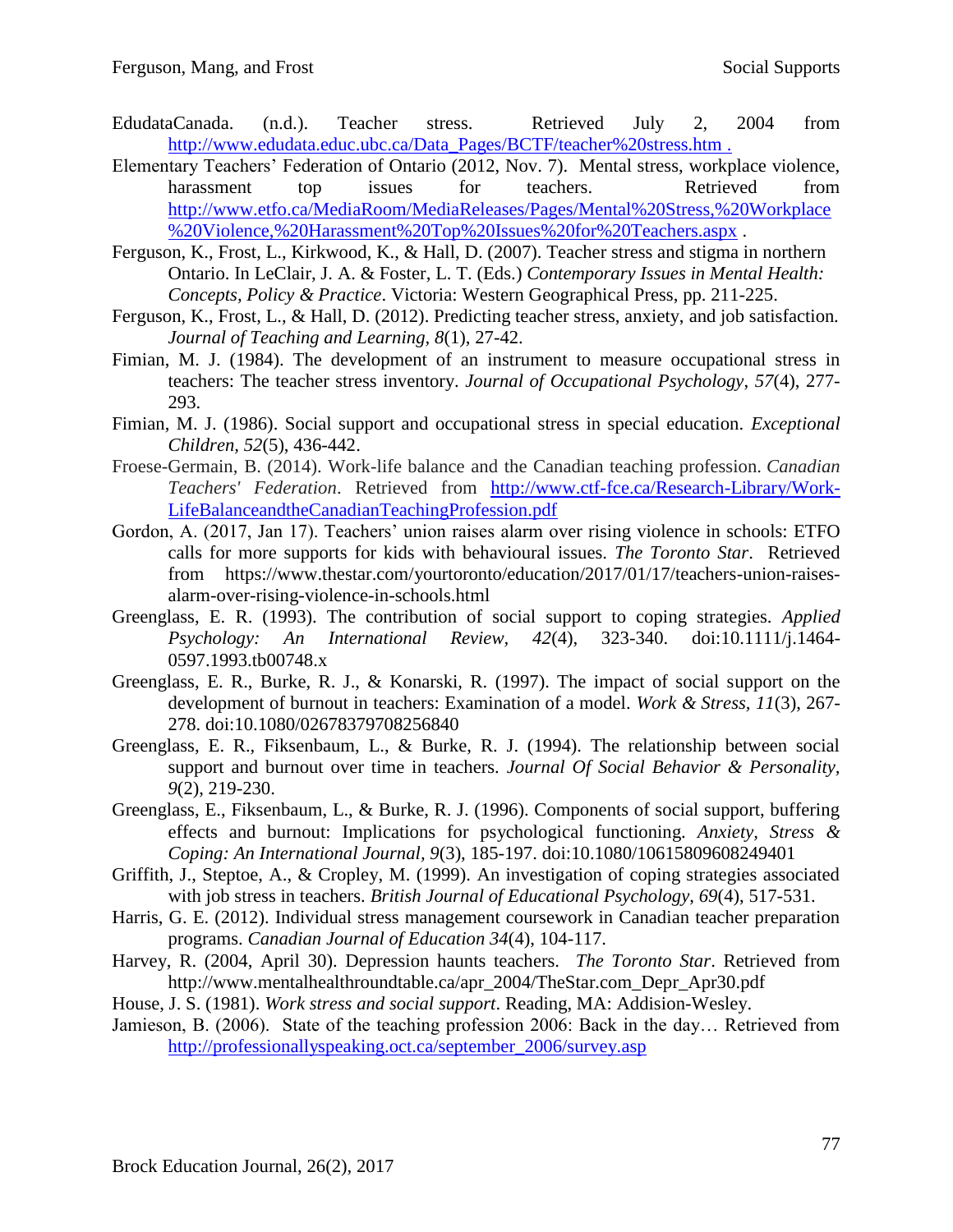- Johnston-Gibbens, A. (2014). *Workload and volunteerism of educators*. Ontario Secondary School Teachers' Federation. Retrieved from https://www.osstf.on.ca/en-CA/publications/research-studies/workload-volunteerism-report.aspx
- Kahn, J. H., Schneider, K. T., Jenkins-Henkelman, T. M., & Moyle, L. L. (2006). Emotional social support and job burnout among high-school teachers: Is it all due to dispositional affectivity?. *Journal Of Organizational Behavior, 27*(6), 793-807. doi:10.1002/job.397
- Kline, P. (2000). *The handbook of psychological testing* (2<sup>nd</sup> ed.). London: Routledge.
- Kyriacou, C. (2001). Teacher stress: Directions for future research. *Educational Review, 53*(1), 27-35.
- Kyriacou, C. & Sutcliffe, J. (1978). Teacher stress: Prevalence, sources, and symptoms. *British Journal of Educational Psychology, 48*, 159-167.
- Lazarus, R. S. (1966). *Psychological stress and the coping process*. New York, NY: McGraw-Hill.
- Lazarus, R.S. (1999). *Stress and emotion: A new synthesis*. New York, NY: Springer.
- Leung, S. K., Chiang, V. L., Chui, Y., Lee, A. K., & Mak, Y. (2011). Feasibility and potentials of online support for stress management among secondary school teachers. *Stress & Health: Journal of the International Society for the Investigation of Stress, 27*(3), 282- 286.
- Leung, S. S., Wah Mak, Y., Yu Chui, Y., Chiang, V. C., & Lee, A. C. (2009). Occupational stress, mental health status and stress management behaviors among secondary school teachers in Hong Kong. *Health Education Journal*, *68*(4), 328-343.
- Mäkelä, K., Hirvensalo, M., & Whipp, P. R. (2014). Should I stay or should I go? Physical education teachers' career intentions. *Research quarterly for exercise and sport*, *85*(2), 234-244.
- Manthei, R., & Gilmore, A. (1996). Teacher stress in intermediate schools. *Educational Research, 28*(1), 3-19.
- McIntryre, F. (2006). Ontario grads stay with teaching. *Professionally Speaking*, June, 47-50.
- Mirowsky, J., & Ross, C. E. (2003). *Social causes of psychological distress (2<sup>nd</sup> ed.)*. Hawthorne, NY: Aldine de Gruyther.
- Naghieh A, Montgomery P, Bonell CP, Thompson M, Aber JL. (2015). Organisational interventions for improving wellbeing and reducing work-related stress in teachers. *Cochrane Database of Systematic Reviews, 4.* DOI: 10.1002/14651858.CD010306.pub2.
- Naylor, C. & White, M. (2010). *The worklife of BC teachers in 2009: A BCTF study of working and learning conditions*. British Columbia Teachers' Federation. Retrieved from http://www.bctf.ca/uploadedfiles/public/issues/WorklifeWorkload/2009/fullreport.pdf
- Nixon, A. E., Mazzola, J. J., Bauer, J., Krueger, J. R., & Spector, P. E. (2011). Can work make you sick? A meta-analysis of the relationships between job stressors and physical symptoms. *Work & Stress*, *25*(1), 1-22.
- Pearlin, L. I., & Schooler, C. (1978). The structure of coping. *Journal of Health and Social Behavior*, 2-21.
- Pierce, C., & Molloy, G. (1990). Psychological and biographical differences between secondary school teachers experiencing high and low levels of burnout. *The British Journal of Educational Psychology, 60*, 37-51.
- Qin, Z., & Weihong, Z. (2007). Teacher Stress, Burnout, and Social Support in Chinese Secondary Education. *Human Communication*, *10*(4), 487-496.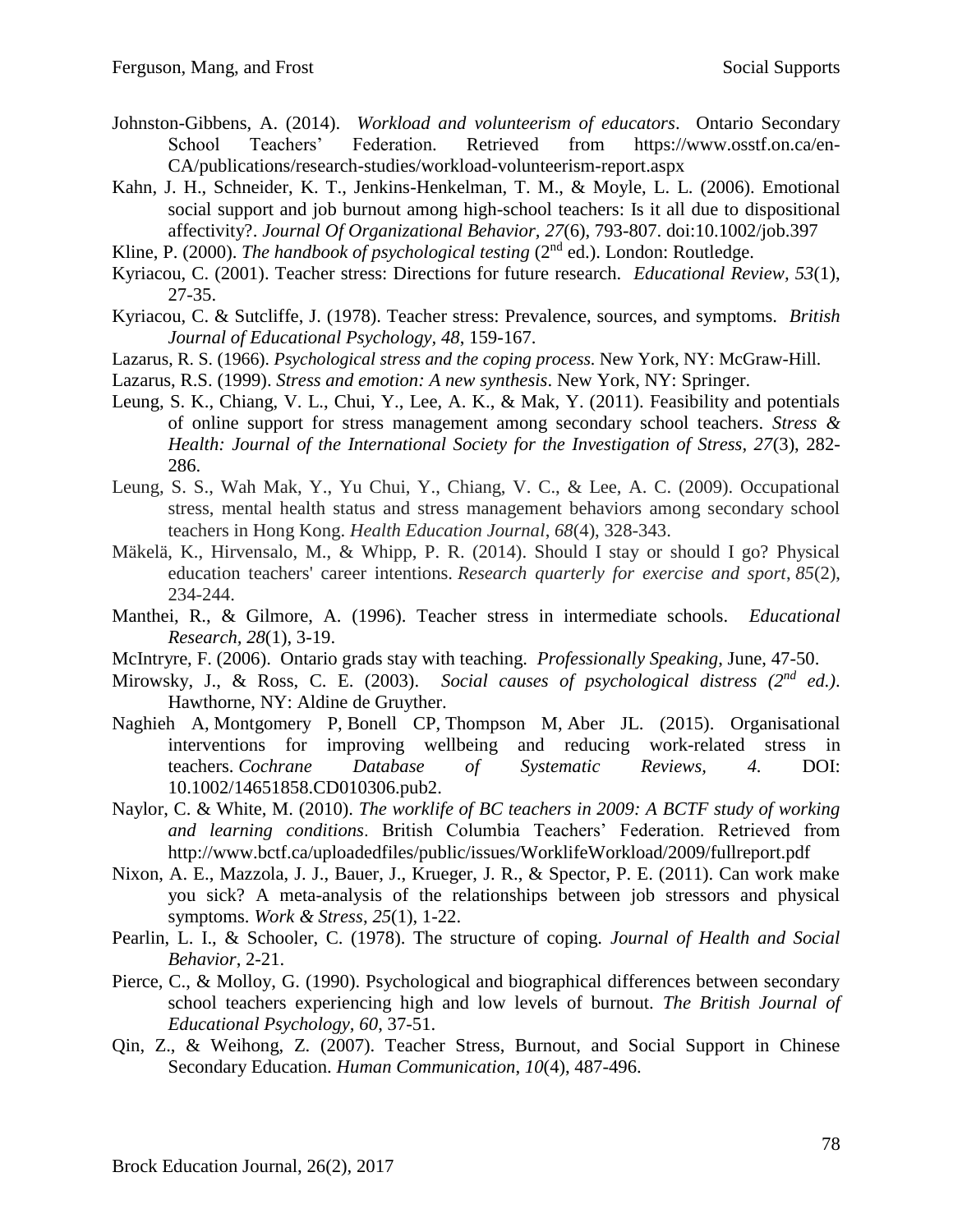- Richards, J. (2012). Teacher stress and coping strategies: A national snapshot. *Educational Forum, 76*(3), 299-316.
- Russell, D. W., Altmaier, E., & Van Velzen, D. (1987). Job-related stress, social support, and burnout among classroom teachers. *Journal of Applied Psychology, 72*(2), 269-274.
- Saskatchewan Teachers' Federation. (2013). *Teacher time: A study of the challenges of intensification of Saskatchewan teachers' professional time*. Retrieved from https://www.stf.sk.ca/sites/default/files/teacher\_time.pdf
- Sass, D. A., Seal, A. K., & Martin, N. K. (2011). Predicting teacher retention using stress and support variables. *Journal of Educational Administration, 49*(2), 200-215.
- Sheffield, D., Dobbie, D., & Carroll, D. (1994). Stress, social support, and psychological and physical wellbeing in secondary school teachers. *Work & Stress, 8*(3), 235-243. doi:10.1080/02678379408259995
- Slavin, R. E. (1984). *Research methods in education: A practical guide*. Englewood Cliffs, NJ: Prentice-Hall.
- Smethem, L. (2007). Retention and intention in teaching careers: Will the new generation stay?. *Teachers And Teaching: Theory And Practice, 13*(5), 465-480. doi:10.1080/13540600701561661
- Spector, P. E., & Jex, S. M. (1998). Development of four self-report measures of job stressors and strain: interpersonal conflict at work scale, organizational constraints scale, quantitative workload inventory, and physical symptoms inventory. *Journal of Occupational Health Psychology*, *3*(4), 356-367.
- Statistics Canada. (2014). Back to school . . . by the numbers. Retrieved from [http://www.statcan.gc.ca/eng/dai/smr08/2014/smr08\\_190\\_2014#a4](http://www.statcan.gc.ca/eng/dai/smr08/2014/smr08_190_2014#a4)
- Younghusband, L., Garlie, N., & Church, E. (2003). High school teacher stress in Newfoundland Canada: A work in progress. Paper presented at the Hawaii International Conference on Education, January 7-10, 2003.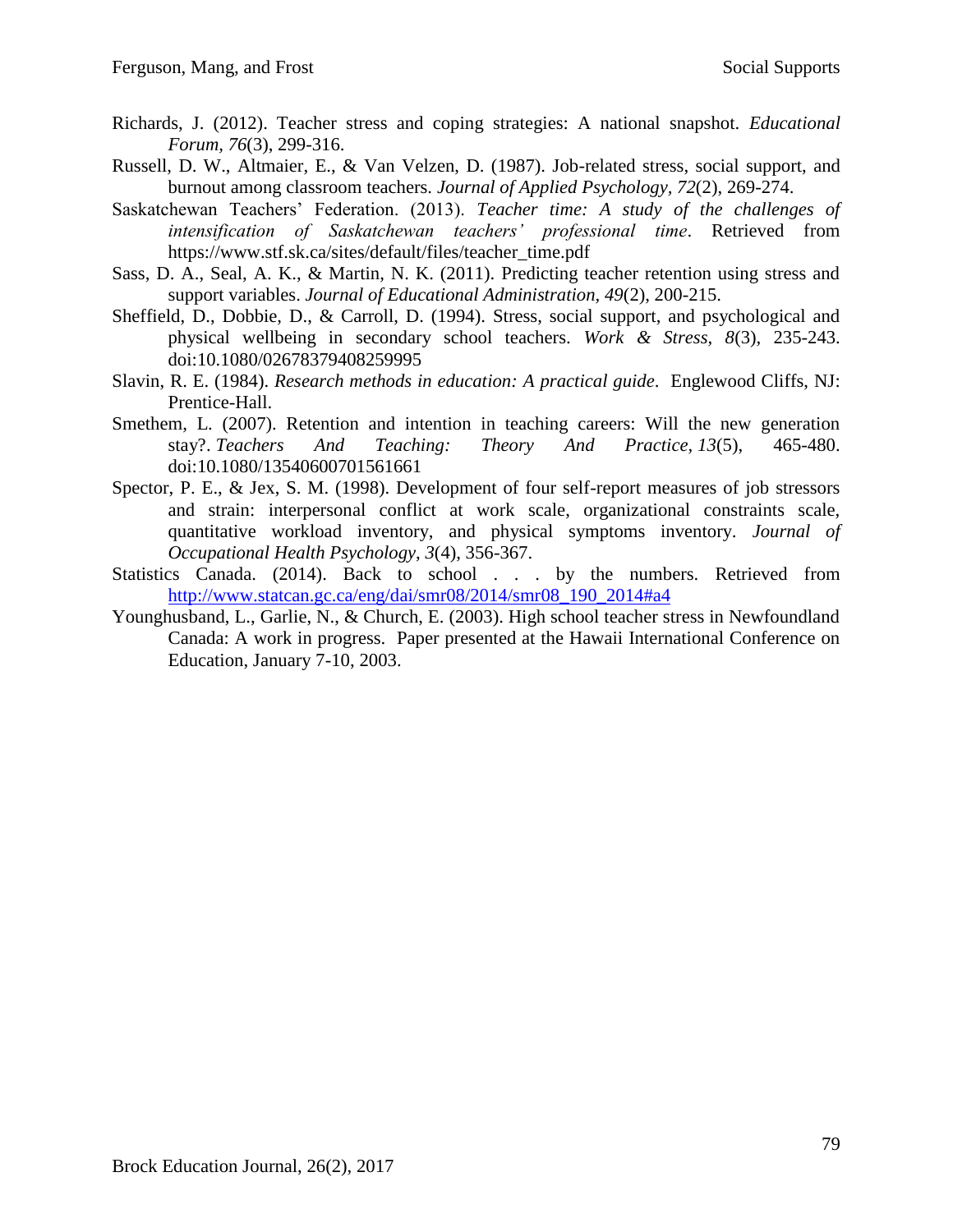# Appendix A: Table 1

# *Principal Component Analysis Loadings for Sources of Teacher Stress*

|                                          | Component | Component            | Component                     | Component            | Component                |
|------------------------------------------|-----------|----------------------|-------------------------------|----------------------|--------------------------|
|                                          | 1:        | 2:                   | 3:                            | 4:                   | 5:                       |
|                                          | Workload  | Student<br>Behaviour | Professional<br>Relationships | Societal<br>Attitude | Employment<br>Conditions |
| Too much work to do                      | .857      |                      |                               |                      |                          |
| Not enough time to do the work           | .847      |                      |                               |                      |                          |
| Lack of time for marking                 | .796      |                      |                               |                      |                          |
| Inadequate preparation time              | .750      |                      |                               |                      |                          |
| Balancing home and school                | .732      |                      |                               |                      |                          |
| responsibilities                         |           |                      |                               |                      |                          |
| Increase in workload                     | .732      |                      |                               |                      |                          |
| Administrative paperwork                 | .601      |                      |                               |                      |                          |
| Lack of time to assist individual        | .584      |                      |                               |                      |                          |
| students                                 |           |                      |                               |                      |                          |
| Taking courses while working full time   | .574      |                      |                               |                      |                          |
| Completing report cards                  | .496      |                      |                               |                      |                          |
| Class size                               | .495      |                      |                               |                      |                          |
| Split grade classrooms                   | .416      |                      |                               |                      |                          |
| Shortages of materials                   | .413      |                      |                               |                      |                          |
| Being accountable for student            | .391      |                      |                               |                      |                          |
| achievement                              |           |                      |                               |                      |                          |
| Extra-curricular responsibilities        | .352      |                      |                               |                      |                          |
| Completing IEPs                          | .270      |                      |                               |                      |                          |
| Changes in the curriculum                | .229      |                      |                               |                      |                          |
| Poorly motivated students                |           | .830                 |                               |                      |                          |
| Students' attitudes towards work         |           | .730                 |                               |                      |                          |
| Mixed ability of students in classroom   |           | .661                 |                               |                      |                          |
| Individual students who continually      |           | .594                 |                               |                      |                          |
| misbehave                                |           |                      |                               |                      |                          |
| Impolite and disruptive behaviour of     |           | .561                 |                               |                      |                          |
| students in general                      |           |                      |                               |                      |                          |
| Students with difficulties at home       |           | .249                 |                               |                      |                          |
| Relationship with principal or vice      |           |                      | .855                          |                      |                          |
| principal                                |           |                      |                               |                      |                          |
| Attitudes and behaviour of the principal |           |                      | .846                          |                      |                          |
| Lack of communication with               |           |                      | .832                          |                      |                          |
| administration                           |           |                      |                               |                      |                          |
| Lack of participation in decision-       |           |                      | .564                          |                      |                          |
| making                                   |           |                      |                               |                      |                          |
| Relationships with other teachers        |           |                      | .238                          |                      |                          |
| Relationships with support staff         |           |                      | .156                          |                      |                          |
| Undeserved criticism of teachers and     |           |                      |                               | .711                 |                          |
| schools                                  |           |                      |                               |                      |                          |
| Lack of recognition for the              |           |                      |                               | .694                 |                          |
| contributions of teachers                |           |                      |                               |                      |                          |
| Lack of respect in society for schools   |           |                      |                               | .677                 |                          |
| and teachers                             |           |                      |                               |                      |                          |
| Dealing with parents                     |           |                      |                               | .247                 |                          |
| Poor opportunities for promotion         |           |                      |                               |                      | .729                     |
| Inadequate salary                        |           |                      |                               |                      | .676                     |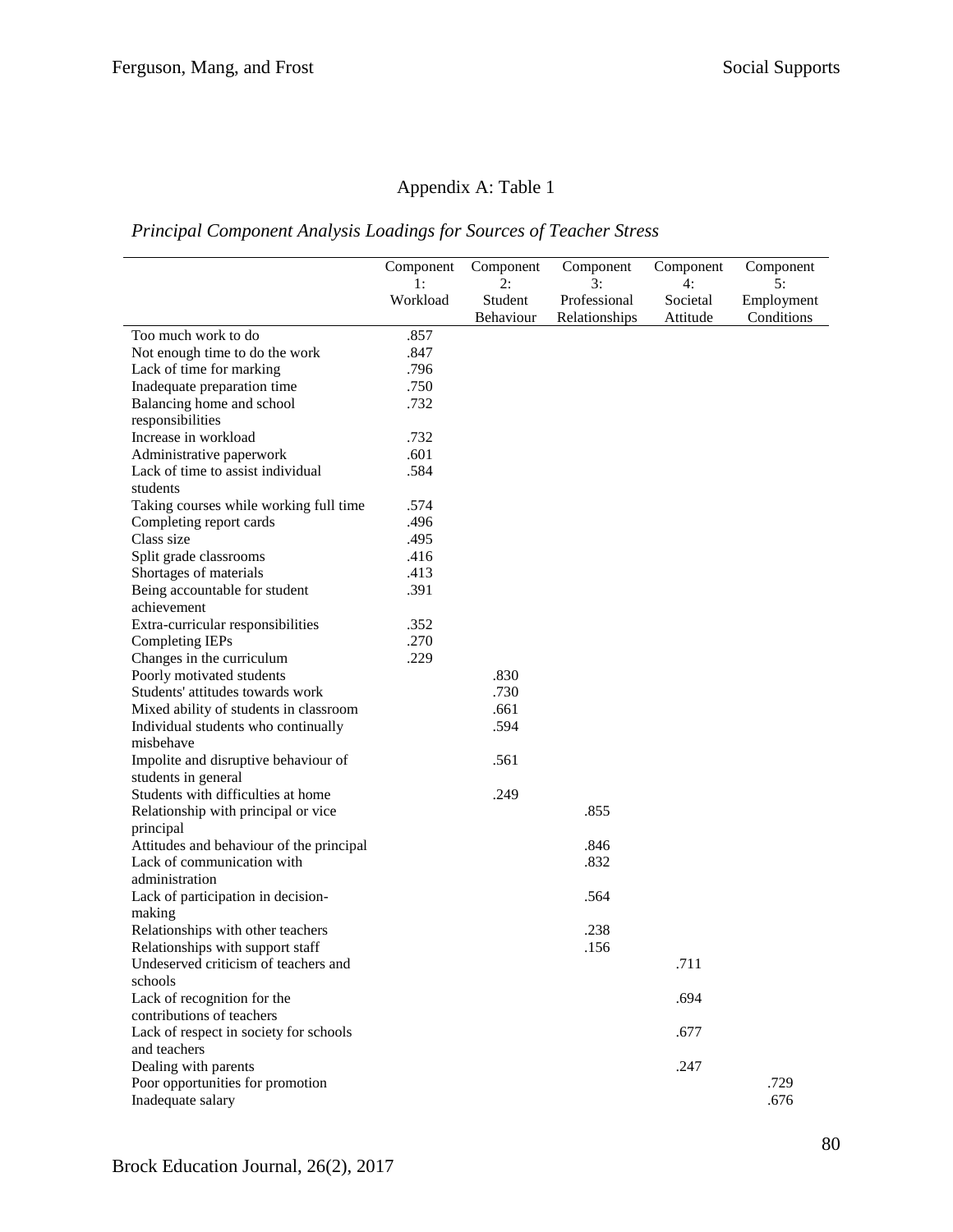| Job security                      | .581 |
|-----------------------------------|------|
| Lack of training and professional | .510 |
| development                       |      |

# Appendix B: Table 2

*Ordinal Logistic Regression Coefficient Estimates of Effect of Stress Factors on Frequency of Social Contact, Full Sample (Standard Errors in Brackets)* 

|                                 | Family     | Friends                  | <b>Other Teachers</b>                                                   | Principal   | Doctor                    |
|---------------------------------|------------|--------------------------|-------------------------------------------------------------------------|-------------|---------------------------|
| <b>Workload Stress</b>          | $0.424***$ | $0.335***$               | 0.459***                                                                | 0.187       | 0.195                     |
|                                 | (0.130)    | (0.130)                  | (0.131)                                                                 | (0.127)     | (0.132)                   |
| <b>Student Behaviour Stress</b> | 0.196      | 0.034                    | 0.182                                                                   | 0.069       | $0.336***$                |
|                                 | (0.125)    | (0.122)                  | (0.125)                                                                 | (0.131)     | (0.130)                   |
| Professional Relationship       | 0.037      | 0.111                    | $-0.079$                                                                | $-0.423***$ | 0.101                     |
| <b>Stress</b>                   | (0.119)    | (0.119)                  | (0.123)                                                                 | (0.130)     | (0.127)                   |
| Societal Attitude Stress        | 0.134      | 0.156                    | $0.248**$                                                               | 0.106       | 0.019                     |
|                                 | (0.125)    | (0.124)                  | (0.125)                                                                 | (0.124)     | (0.129)                   |
| <b>Employment Conditions</b>    | 0.131      | 0.167                    | $-0.109$                                                                | $-0.058$    | 0.083                     |
| <b>Stress</b>                   | (0.130)    | (0.132)                  | (0.131)                                                                 | (0.134)     | (0.139)                   |
| Female <sup>a</sup>             |            | $\overline{a}$           | $-$                                                                     | --          | $\mathbb{L}^2$            |
| Male                            | $-1.516**$ | $-1.838***$              | $-1.237***$                                                             | $-0.484$    | $-0.407$                  |
|                                 | (0.342)    | (0.340)                  | (0.340)                                                                 | (0.335)     | (0.350)                   |
| No Stigma <sup>a</sup>          | $-$        | $\overline{\phantom{a}}$ | $-1$                                                                    | $-1$        | $\mathbb{L}^{\mathbb{L}}$ |
| Mild Stigma                     | $-0.222$   | $-0.823*$                | $-0.768*$                                                               | $-0.191$    | 0.051                     |
|                                 | (0.423)    | (0.425)                  | (0.445)                                                                 | (0.433)     | (0.463)                   |
| Moderate Stigma                 | $-0.010$   | $-0.067$                 | $-0.080$                                                                | $-0.093$    | $-0.386$                  |
|                                 | (0.387)    | (0.392)                  | (0.414)                                                                 | (0.395)     | (0.433)                   |
| Much Stigma                     | 0.297      | $-0.284$                 | 0.453                                                                   | 0.192       | 0.420                     |
|                                 | (0.421)    | (0.428)                  | (0.454)                                                                 | (0.444)     | (0.456)                   |
| Extreme Stigma                  | $-1.860**$ | $-1.853**$               | 0.183                                                                   | $-0.270$    | $-0.113$                  |
|                                 | (0.830)    | (0.837)                  | (0.872)                                                                 | (0.836)     | (0.808)                   |
| <b>Teaching Experience</b>      | Included   | Included                 | Included                                                                | Included    | Included                  |
| Grade Level Taught              | Included   | Included                 | Included                                                                | Included    | Included                  |
| Type of Teaching                | Included   | Included                 | Included                                                                | Included    | Included                  |
| Appointment                     |            |                          |                                                                         |             |                           |
|                                 |            |                          | Frequency of discussion about stress: Threshold value to enter category |             |                           |
| <b>Talked Always</b>            | 2.823      | 1.639                    | 2.319                                                                   | 5.829       | 4.868                     |
|                                 | (0.584)    | (0.515)                  | (0.545)                                                                 | (1.110)     | (0.866)                   |
| Talked Often                    | 0.747      | $-0.577$                 | $-0.111$                                                                | 3.556       | 2.761                     |
|                                 | (0.561)    | (0.480)                  | (0.506)                                                                 | (0.588)     | (0.566)                   |
| <b>Talked Sometimes</b>         | $-1.228$   | $-2.674$                 | $-2.533$                                                                | 0.815       | 1.305                     |
|                                 | (0.564)    | (0.512)                  | (0.540)                                                                 | (0.491)     | (0.524)                   |
| <b>Talked Rarely</b>            | $-3.042$   | $-4.796$                 | $-4.419$                                                                | $-0.934$    | $-0.439$                  |
|                                 | (0.619)    | (0.587)                  | (0.615)                                                                 | (0.492)     | (0.514)                   |
| <b>Talked Never</b>             |            | $\overline{\phantom{a}}$ | $\overline{a}$                                                          |             |                           |
| Number of Observations          | 264        | 264                      | 264                                                                     | 264         | 263                       |
| Pseudo $R^2$                    | 0.112      | 0.116                    | 0.126                                                                   | 0.077       | 0.056                     |

\*\*\*  $p < 0.01$ , \*\*  $p < 0.05$ , \*  $p < 0.1$ 

a Included as Base Reference group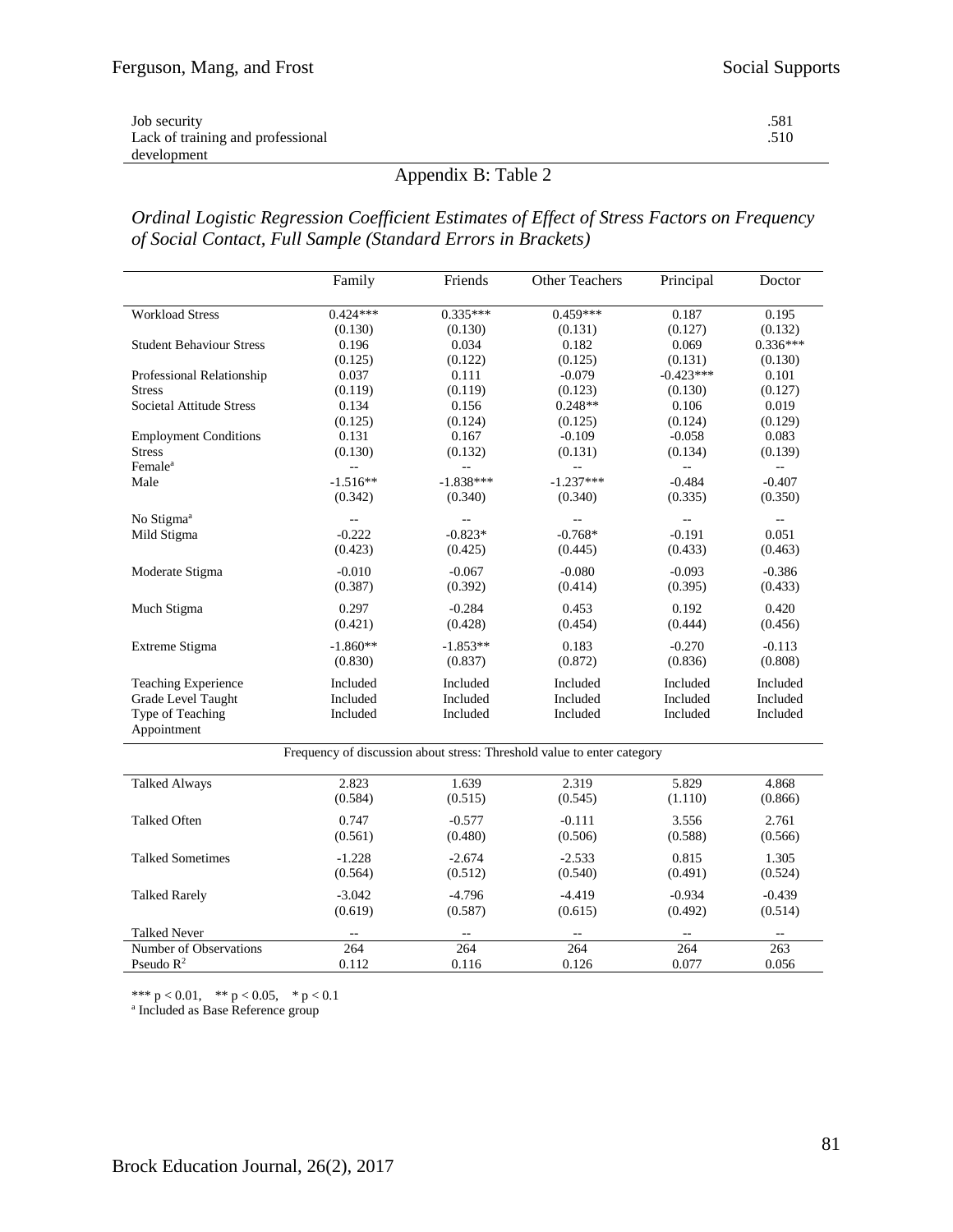# Appendix C: Table 3

*Ordinal Logistic Regression Coefficient Estimates of Effect of Stress Factors on Frequency of Social Contact, Elementary School Teachers (Standard Errors in Brackets)*

|                                 | Family                   | Friends                                       | Other Teachers                                                           | Principal                | Doctor                      |
|---------------------------------|--------------------------|-----------------------------------------------|--------------------------------------------------------------------------|--------------------------|-----------------------------|
| <b>Workload Stress</b>          | 0.282                    | 0.253                                         | $0.331*$                                                                 | $-0.091$                 | $0.559***$                  |
|                                 | (0.189)                  | (0.187)                                       | (0.183)                                                                  | (0.175)                  | (0.204)                     |
| <b>Student Behaviour Stress</b> | 0.132                    | $-0.113$                                      | 0.119                                                                    | 0.198                    | $0.385**$                   |
|                                 | (0.167)                  | (0.167)                                       | (0.171)                                                                  | (0.174)                  | (0.181)                     |
| Professional Relationship       | $-0.054$                 | $-0.061$                                      | 0.084                                                                    | $-0.480***$              | 0.111                       |
| <b>Stress</b>                   | (0.163)                  | (0.164)                                       | (0.164)                                                                  | (0.169)                  | (0.177)                     |
| <b>Societal Attitude Stress</b> | 0.196                    | 0.114                                         | 0.264                                                                    | 0.017                    | $-0.043$                    |
|                                 | (0.158)                  | (0.159)                                       | (0.162)                                                                  | (0.158)                  | (0.181)                     |
| <b>Employment Conditions</b>    | $-0.069$                 | 0.151                                         | $-0.139$                                                                 | $-0.201$                 | 0.301                       |
| <b>Stress</b>                   | (0.167)                  | (0.168)                                       | (0.170)                                                                  | (0.177)                  | (0.184)                     |
| Female <sup>a</sup>             | $\overline{a}$           | $\overline{\phantom{a}}$                      | $\overline{\phantom{a}}$                                                 | $-$                      | $\mathcal{L}(\mathcal{L})$  |
| Male                            | $-1.714***$              | $-2.314***$                                   | $-2.158***$                                                              | $-0.405$                 | $-0.333$                    |
|                                 | (0.475)                  | (0.480)                                       | (0.503)                                                                  | (0.463)                  | (0.504)                     |
| No Stigma <sup>a</sup>          | $\overline{a}$           | $\overline{a}$                                | $\mathbb{L}^{\perp}$                                                     | $\overline{a}$           | ΞĒ,                         |
| Mild Stigma                     | $-0.392$                 | $-0.765$                                      | $-1.115*$                                                                | $-1.211**$               | $-0.133$                    |
|                                 | (0.578)                  | (0.574)                                       | (0.612)                                                                  | (0.602)                  | (0.634)                     |
| Moderate Stigma                 | $-0.076$                 | 0.141                                         | $-0.035$                                                                 | $-0.734$                 | $-0.835$                    |
|                                 | (0.511)                  | (0.522)                                       | (0.544)                                                                  | (0.536)                  | (0.563)                     |
| Much Stigma                     | 0.007                    | $-0.025$                                      | 0.128                                                                    | $-0.551$                 | 0.060                       |
|                                 | (0.556)                  | (0.558)                                       | (0.594)                                                                  | (0.587)                  | (0.595)                     |
| Extreme Stigma                  | $-1.893*$                | $-0.696$                                      | 0.584                                                                    | $-1.022$                 | $-0.349$                    |
|                                 | (1.099)                  | (1.260)                                       | (1.194)                                                                  | (1.325)                  | (1.081)                     |
| <b>Teaching Experience</b>      | Included                 | Included                                      | Included                                                                 | Included                 | Included                    |
| Type of Teaching                | Included                 | Included                                      | Included                                                                 | Included                 | Included                    |
| Appointment                     |                          |                                               |                                                                          |                          |                             |
|                                 |                          |                                               | Frequency of discussions about stress: Threshold value to enter category |                          |                             |
|                                 |                          |                                               |                                                                          |                          |                             |
| <b>Talked Always</b>            | 0.958                    | 1.953                                         | 1.739                                                                    | $-$                      | 4.948                       |
|                                 | (0.546)                  | (0.608)                                       | (0.602)                                                                  |                          | (1.156)                     |
| Talked Often                    | $-1.045$                 | $-0.289$                                      | $-0.668$                                                                 | 2.708                    | 2.731                       |
|                                 | (0.543)                  | (0.548)                                       | (0.578)                                                                  | (0.663)                  | (0.681)                     |
| <b>Talked Sometimes</b>         | $-2.828$                 | $-2.409$                                      | $-3.247$                                                                 | $-0.040$                 | 1.465                       |
|                                 | (0.591)                  | (0.590)                                       | (0.657)                                                                  | (0.569)                  | (0.620)                     |
| <b>Talked Rarely</b>            | $-5.045$                 | $-4.340$                                      | $-4.851$                                                                 | $-1.819$                 | $-0.534$                    |
|                                 | (0.815)                  | (0.699)                                       | (0.780)                                                                  | (0.585)                  | (0.602)                     |
| <b>Talked Never</b>             | $\overline{\phantom{m}}$ | $\mathord{\hspace{1pt}\text{--}\hspace{1pt}}$ | $\overline{\phantom{a}}$                                                 | $\overline{\phantom{a}}$ | $\mathcal{L}_{\mathcal{F}}$ |
| Number of Observations          | 147                      | 147                                           | 147                                                                      | 147                      | 147                         |
| Pseudo $R^2$                    | 0.080                    | 0.119                                         | 0.115                                                                    | 0.057                    | 0.086                       |

\*\*\*  $p < 0.01$ , \*\*  $p < 0.05$ , \*  $p < 0.1$ 

a Included as Base Reference group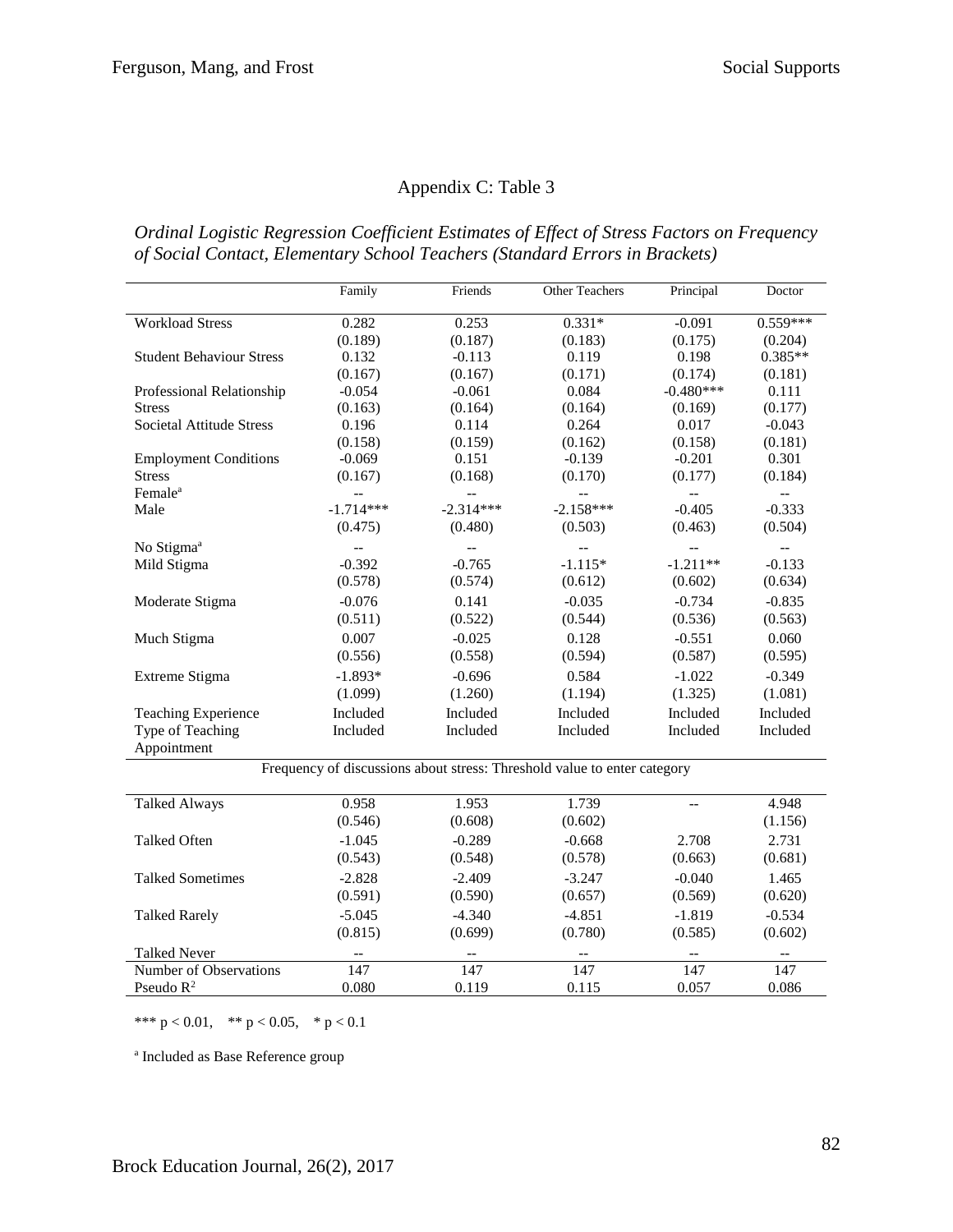# Appendix D: Table 4

*Ordinal Logistic Regression Coefficient Estimates of the Relationship between Social Contact and Job Satisfaction and Career Commitment, Full Sample (Standard Errors in Brackets)*

|                                             |                          | 10 Year                  | <b>Choose Teaching</b>   |
|---------------------------------------------|--------------------------|--------------------------|--------------------------|
|                                             | <b>Job Satisfaction</b>  | Commitment               | Again                    |
| <b>Workload Stress</b>                      | $-0.319**$               | $-0.077$                 | $-0.306**$               |
|                                             | (0.153)                  | (0.168)                  | (0.142)                  |
| <b>Student Behaviour Stress</b>             | $-0.454***$              | $-0.194$                 | $-0.341***$              |
|                                             | (0.144)                  | (0.153)                  | (0.128)                  |
| Professional Relationship Stress            | $-0.389***$              | $-0.025$                 | $-0.228*$                |
|                                             | (0.145)                  | (0.156)                  | (0.129)                  |
| <b>Societal Attitudes Stress</b>            | 0.053                    | $-0.095$                 | $-0.160$                 |
|                                             | (0.144)                  | (0.149)                  | (0.130)                  |
| <b>Employment Conditions Stress</b>         | $-0.163$                 | $-0.331**$               | $-0.304**$               |
|                                             | (0.151)                  | (0.156)                  | (0.136)                  |
| Frequency of Discussions about Stress with: |                          |                          |                          |
| Family Never <sup>a</sup>                   |                          | --                       | --                       |
| <b>Family Rarely</b>                        | $-0.733$                 | $-0.647$                 | $-0.363$                 |
|                                             | (0.860)                  | (1.047)                  | (0.813)                  |
| <b>Family Sometimes</b>                     | $-0.821$                 | $-1.029$                 | $-0.533$                 |
|                                             | (0.811)                  | (1.004)                  | (0.771)                  |
| Family Often                                | $-1.270$                 | $-0.544$                 | $-0.761$                 |
|                                             | (0.835)                  | (1.019)                  | (0.783)                  |
| Family Always                               | $-1.076$                 | 0.917                    | $-0.041$                 |
|                                             | (0.936)                  | (1.183)                  | (0.885)                  |
| Friends Never <sup>a</sup>                  | $\overline{\phantom{a}}$ | $\overline{\phantom{a}}$ | $\overline{\phantom{a}}$ |
| <b>Friends Rarely</b>                       | $-1.301*$                | $-0.627$                 | $-1.352**$               |
|                                             | (0.701)                  | (0.885)                  | (0.679)                  |
| <b>Friends Sometimes</b>                    | $-1.411*$                | $-1.343$                 | $-1.612**$               |
|                                             | (0.739)                  | (0.913)                  | (0.713)                  |
| Friends Often                               | $-1.895**$               | $-1.674*$                | $-2.110***$              |
|                                             | (0.771)                  | (0.918)                  | (0.730)                  |
| Friends Always                              | $-2.130**$               | $-2.593**$               | $-3.086***$              |
|                                             | (1.052)                  | (1.187)                  | (0.961)                  |
| Teachers Never <sup>a</sup>                 | $\overline{a}$           | $\overline{a}$           | $\overline{\phantom{m}}$ |
| <b>Teachers Rarely</b>                      | 0.448                    | $-0.660$                 | 0.320                    |
|                                             | (0.801)                  | (0.970)                  | (0.728)                  |
| <b>Teachers Sometimes</b>                   | $-0.333$                 | $-0.111$                 | 0.454                    |
|                                             | (0.814)                  | (0.938)                  | (0.721)                  |
| <b>Teachers Often</b>                       | 0.106                    | $-0.599$                 | 0.418                    |
|                                             | (0.831)                  | (0.954)                  | (0.744)                  |
| <b>Teachers Always</b>                      | 0.874                    | $-0.069$                 | 0.647                    |
|                                             | (0.960)                  | (1.059)                  | (0.860)                  |
| Principal Never <sup>a</sup>                | $\overline{a}$           | --                       | $-$                      |
| Principal Rarely                            | 0.251                    | 0.226                    | $-0.055$                 |
|                                             | (0.353)                  | (0.390)                  | (0.323)                  |
| <b>Principal Sometimes</b>                  | 0.281                    | $-0.448$                 | 0.222                    |
|                                             | (0.405)                  | (0.433)                  | (0.372)                  |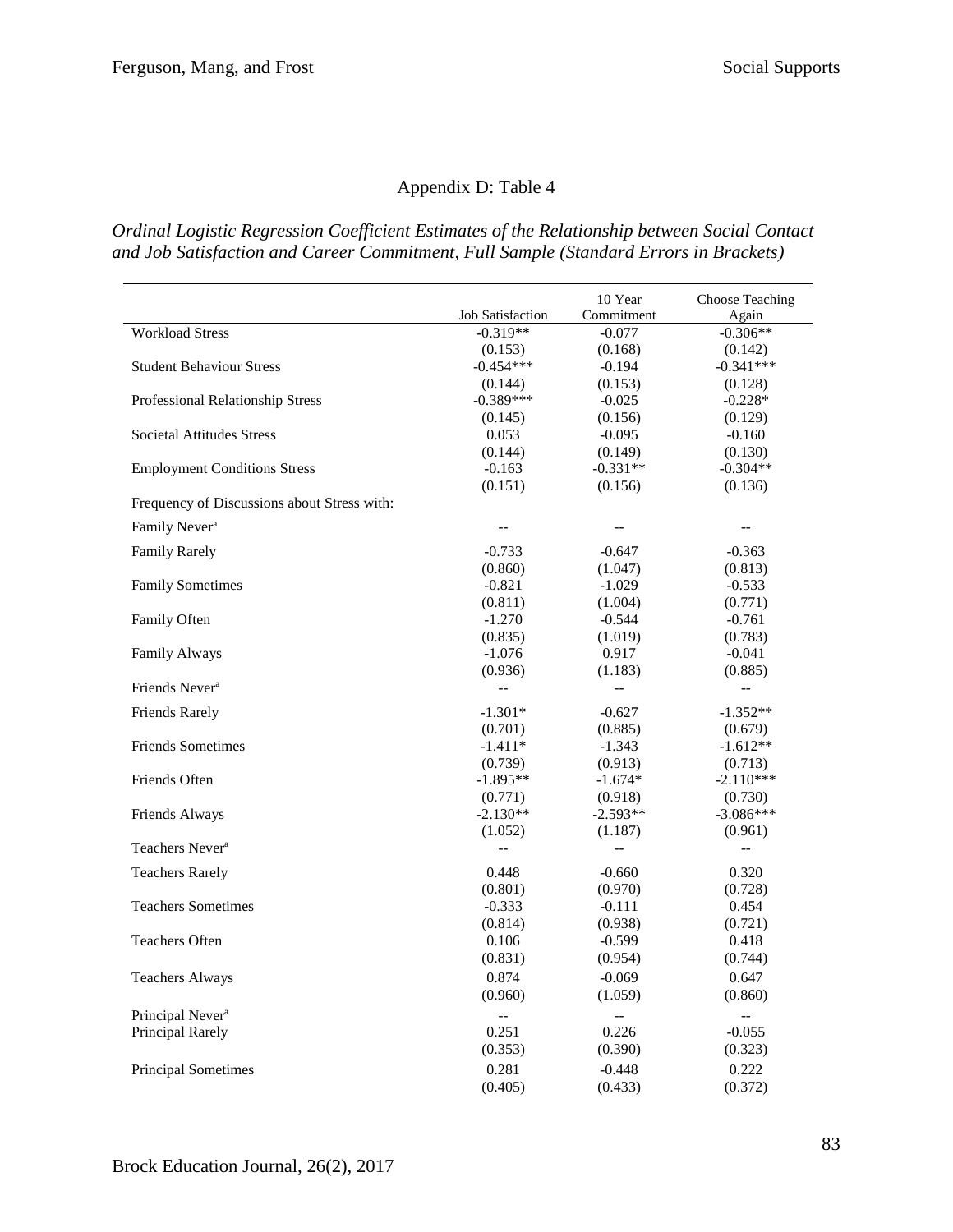| Principal Often                    | $-.013$<br>(0.824)     | $-0.374$<br>(0.854) | 0.247<br>(0.744)    |
|------------------------------------|------------------------|---------------------|---------------------|
| Principal Always                   | $-5.638***$<br>(1.908) | $-2.561$<br>(1.972) |                     |
| Doctor Never <sup>a</sup>          |                        |                     | $-$                 |
| Doctor Rarely                      | 0.043<br>(0.321)       | 0.527<br>(0.351)    | $-0.057$<br>(0.298) |
| <b>Doctor Sometimes</b>            | $-0.142$<br>(0.438)    | $-0.496$<br>(0.493) | 0.062<br>(0.397)    |
| Doctor Often                       | 1.177*<br>(0.697)      | 1.073<br>(0.766)    | 0.417<br>(0.645)    |
| Doctor Always                      | 0.183<br>(1.545)       | 0.916<br>(1.810)    | 1.014<br>(1.511)    |
| Gender and Work Experience         | Included               | Included            | Included            |
| Type of Teaching Appointment       | Included               | Included            | Included            |
| Beliefs about Stigma               | Included               | Included            | Included            |
| Threshold value to enter category  |                        |                     |                     |
| Very dissatisfied                  | $\overline{a}$         |                     |                     |
| Somewhat dissatisfied              | $-6.022$<br>(1.189)    |                     |                     |
| Neither satisfied nor dissatisfied | $-4.154$<br>(1.116)    |                     |                     |
| Fairly satisfied                   | $-3.381$<br>(1.107)    |                     |                     |
| Very satisfied                     | $-0.231$<br>(1.089)    |                     |                     |
| Very unlikely                      |                        |                     | --                  |
| Somewhat unlikely                  |                        | $-6.098$<br>(1.436) | $-4.761$<br>(1.079) |
| Neither likely nor unlikely        |                        | $-4.915$            | $-3.454$            |
|                                    |                        | (1.410)             | (1.064)             |
| Fairly likely                      |                        | $-4.272$            | $-2.802$            |
|                                    |                        | (1.403)             | (1.059)             |
| Very likely                        |                        | $-2.339$            | $-1.311$            |
|                                    |                        | (1.385)             | (1.047)             |
| Number of Observations             | 263                    | 231                 | 262                 |
| Pseudo $R^2$                       | 0.136                  | 0.132               | 0.084               |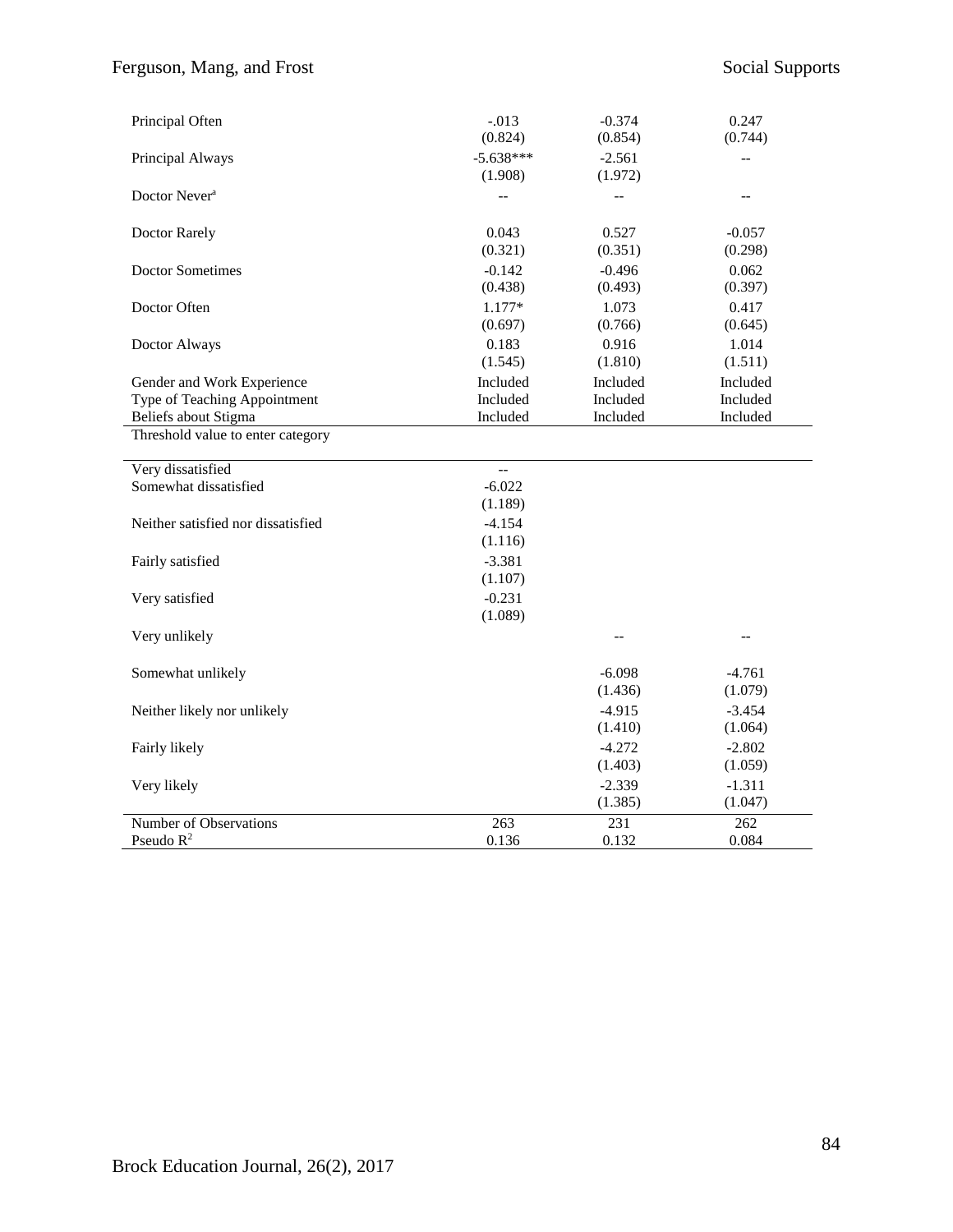# Appendix E: Table 5

*Ordinal Logistic Regression Coefficient Estimates of the Relationship between Social Contact and Job Satisfaction and Career Commitment, Elementary School Teachers (Standard Errors in Brackets)*

|                                             |                         | 10 Year        | <b>Choose Teaching</b> |
|---------------------------------------------|-------------------------|----------------|------------------------|
|                                             | <b>Job Satisfaction</b> | Commitment     | Again                  |
| <b>Workload Stress</b>                      | $-0.404$                | $-0.075$       | $-0.494**$             |
|                                             | (0.247)                 | (0.257)        | (0.229)                |
| <b>Student Behaviour Stress</b>             | $-0.702***$             | $-0.595**$     | $-0.396**$             |
|                                             | (0.216)                 | (0.234)        | (0.190)                |
| Professional Relationship Stress            | $-0.565***$             | $-0.058$       | $-0.274$               |
|                                             | (0.213)                 | (0.226)        | (0.196)                |
| <b>Societal Attitudes Stress</b>            | 0.150                   | $-0.173$       | 0.005                  |
|                                             | (0.203)                 | (0.212)        | (0.181)                |
| <b>Employment Conditions Stress</b>         | $-0.168$                | $-0.418*$      | $-0.511**$             |
|                                             | (0.213)                 | (0.239)        | (0.207)                |
| Frequency of Discussions about Stress with: |                         |                |                        |
| Family Never <sup>a</sup>                   |                         |                |                        |
| <b>Family Rarely</b>                        | 0.465                   | $-0.673$       | 1.885                  |
|                                             | (1.700)                 | (2.172)        | (1.486)                |
| <b>Family Sometimes</b>                     | $-0.139$                | $-1.181$       | 1.400                  |
|                                             | (1.698)                 | (2.138)        | (1.496)                |
| Family Often                                | $-0.646$                | $-1.281$       | 0.282                  |
|                                             | (1.652)                 | (2.120)        | (1.430)                |
| <b>Family Always</b>                        | $-0.008$                | 0.008          | 1.454                  |
|                                             | (1.757)                 | (2.238)        | (1.547)                |
| Friends Never <sup>a</sup>                  | $\overline{a}$          | $\overline{a}$ | $\ddotsc$              |
| <b>Friends Rarely</b>                       | $-0.879$                | $-0.780$       | 0.322                  |
|                                             | (1.112)                 | (1.395)        | (1.149)                |
| <b>Friends Sometimes</b>                    | $-0.955$                | $-0.289$       | 0.124                  |
|                                             | (1.230)                 | (1.514)        | (1.309)                |
| Friends Often                               | $-1.188$                | $-0.421$       | 0.445                  |
|                                             | (1.242)                 | (1.473)        | (1.278)                |
| Friends Always                              | $-2.420$                | $-0.709$       | -1.949                 |
|                                             | (1.570)                 | (1.839)        | (1.607)                |
| Teachers Never <sup>a</sup>                 | $\overline{a}$          | $\overline{a}$ | $\overline{a}$         |
| <b>Teachers Rarely</b>                      | $-1.833$                | $-0.783$       | $-2.473$               |
|                                             | (1.543)                 | (2.290)        | (1.662)                |
| <b>Teachers Sometimes</b>                   | $-2.233$                | $-1.842$       | $-2.277$               |
|                                             | (1.625)                 | (2.366)        | (1.822)                |
| <b>Teachers Often</b>                       | $-1.873$                | $-2.415$       | $-2.363$               |
|                                             | (1.643)                 | (2.420)        | (1.860)                |
| <b>Teachers Always</b>                      | $-1.430$                | $-2.271$       | $-2.342$               |
|                                             | (1.826)                 | (2.541)        | (1.988)                |
| Principal Never <sup>a</sup>                |                         | $-$            |                        |
| Principal Rarely                            | 0.742                   | 0.655          | $-0.377$               |
|                                             | (0.536)                 | (0.573)        | (0.500)                |
|                                             |                         |                |                        |
| <b>Principal Sometimes</b>                  | 0.535                   | $-0.023$       | 0.593                  |
|                                             | (0.587)                 | (0.618)        | (0.560)                |